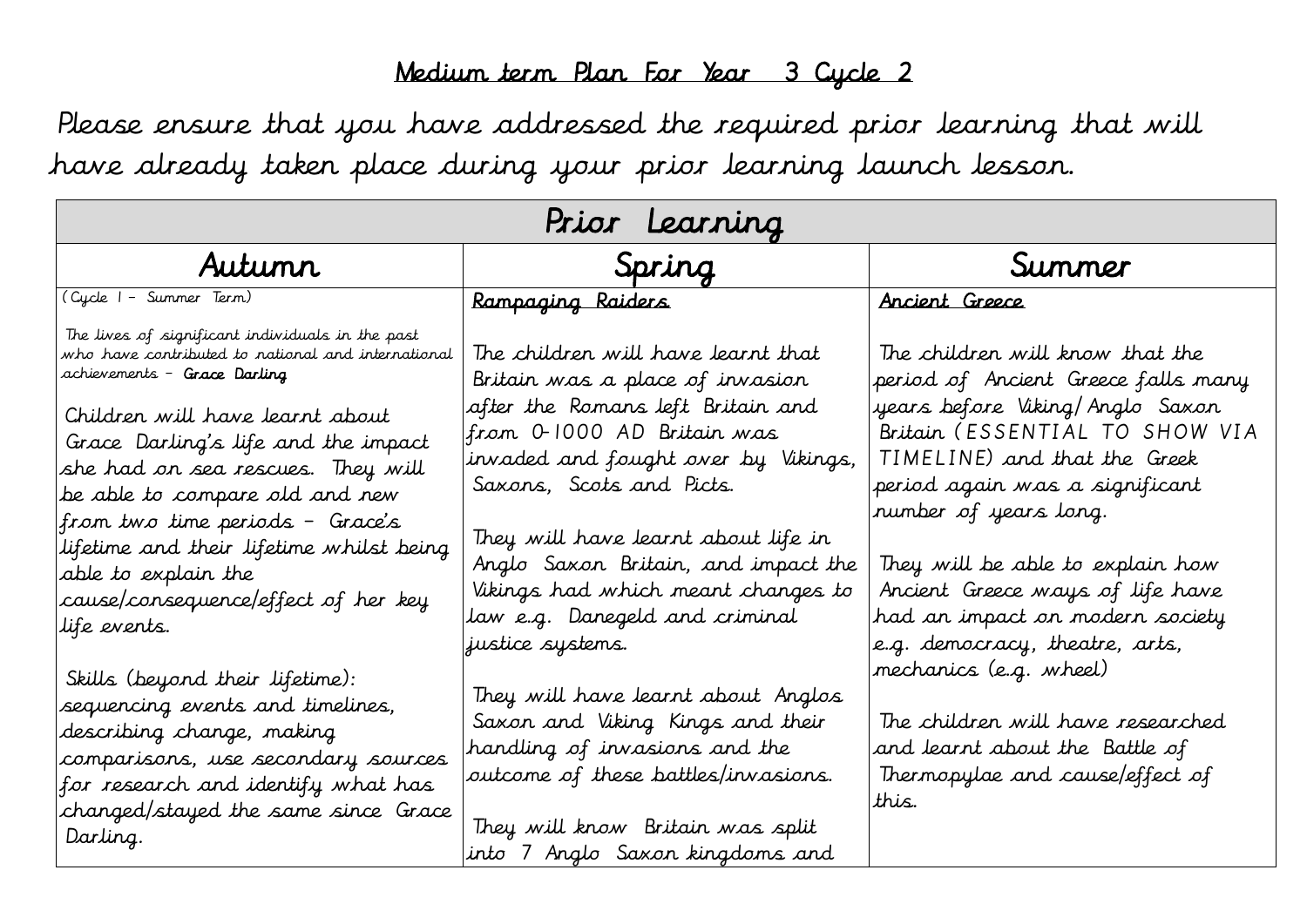| Vikings invaded via Lindisfarne ><br>then onto York which created<br>centuries of battles. | They will be able to explain events<br>chronologically and apply these to<br>timelines, writing and understand the<br>difference between primary sources<br>and secondary sources. |
|--------------------------------------------------------------------------------------------|------------------------------------------------------------------------------------------------------------------------------------------------------------------------------------|
|                                                                                            |                                                                                                                                                                                    |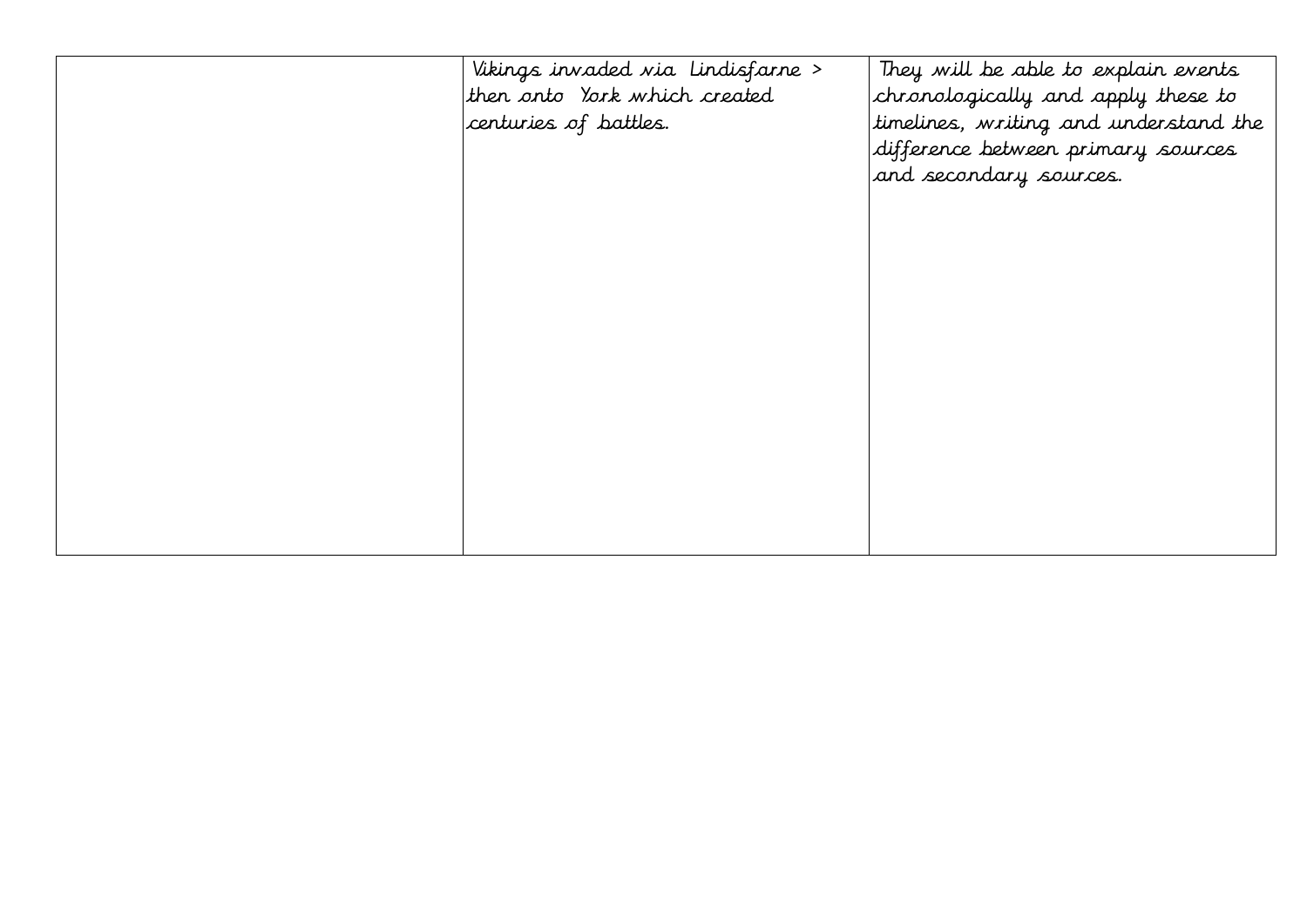## Year 3 - Cycle 2

| Rampaging Raiders                                                         | Go Greece Lightning                                                                                                                                                                                                                  | Going for Gold                                                                            |  |
|---------------------------------------------------------------------------|--------------------------------------------------------------------------------------------------------------------------------------------------------------------------------------------------------------------------------------|-------------------------------------------------------------------------------------------|--|
| Key Concepts Covered                                                      | Key Concepts Covered                                                                                                                                                                                                                 | Key Concepts Covered                                                                      |  |
| <b>BARNET REPAIRING THE COMMUNITY OF COMMUNITY</b>                        | <b>Continued by the Contract of Continues of Continues of Continues and Continues of Continues of Continues and Continues of Continues and Continues of Continues and Continues and Continues and Continues and Continues and Co</b> | <b>EA</b>                                                                                 |  |
| National Curriculum                                                       | National Curriculum                                                                                                                                                                                                                  | National Curriculum                                                                       |  |
| Britain's settlement by Anglo-Saxons and<br>Scots                         | A study of Greek life and achievements and<br>their influence on the western world                                                                                                                                                   | Changes in an aspect of social history –<br>Leisure and Entertainment in the 20th century |  |
| Examples (non-statutory) This could include:                              |                                                                                                                                                                                                                                      |                                                                                           |  |
| - Roman withdrawal from Britain in c. AD                                  |                                                                                                                                                                                                                                      | Second Order Concepts                                                                     |  |
| 410 and the fall of the western Roman                                     | Second Order Concepts                                                                                                                                                                                                                |                                                                                           |  |
| Empire                                                                    |                                                                                                                                                                                                                                      | I can describe similarities and differences                                               |  |
| - Scots invasions from Ireland to north                                   | I understand the difference between BC,                                                                                                                                                                                              | within a time period in relation to society,                                              |  |
| Britain (now Scotland)<br>- Anglo-Saxon invasions, settlements and        | AD, BCE and CE (C)                                                                                                                                                                                                                   | culture, religion or ethnic diversity (S& D)                                              |  |
| kingdoms: place names and village life                                    | I can place dates and events on a                                                                                                                                                                                                    |                                                                                           |  |
| - Anglo-Saxon art and culture                                             | timeline for a historical period (C)                                                                                                                                                                                                 | I can identify and give reasons for<br>historical events and explain the impact           |  |
| -Christian conversion – Canterbury, Iona                                  | I can describe similarities and differences                                                                                                                                                                                          | (C&C)                                                                                     |  |
| and Lindisfarne                                                           | within a time period in relation to society,                                                                                                                                                                                         |                                                                                           |  |
| The Viking and Anglo-Saxon struggle for                                   | culture, religion or ethnic diversity (S& D)                                                                                                                                                                                         | I can explain what changed and stayed                                                     |  |
| the Kingdom of England to the time of<br>Edward the Confessor             |                                                                                                                                                                                                                                      | the same in relation to at least one of the                                               |  |
| Examples (non-statutory) This could include:                              | I can identify and give reasons for                                                                                                                                                                                                  | 4 key concepts (CO& C)                                                                    |  |
| -Viking <i>r</i> aids and invasion                                        | historical events and explain the impact                                                                                                                                                                                             |                                                                                           |  |
| resistance by Alfred the Great and                                        | (C&C)                                                                                                                                                                                                                                | I can identify historically significant                                                   |  |
| Athelstan, first king of England                                          |                                                                                                                                                                                                                                      | people and events and their impact (S)                                                    |  |
| - further Viking invasions and Danegeld ¤                                 | I can explain what changed and stayed                                                                                                                                                                                                |                                                                                           |  |
| – Anglo-Saxon laws and justice<br>- Edward the Confessor and his death in | the same in relation to at least one of the<br>4 key concepts (CO& C)                                                                                                                                                                | I can explore a range of secondary<br>sources and can differentiate between fact          |  |
| 1066                                                                      |                                                                                                                                                                                                                                      | and opinion.(HE)                                                                          |  |
|                                                                           | I can explain what changed and stayed                                                                                                                                                                                                |                                                                                           |  |
| Second Order Concepts                                                     | the same in relation to at least one of the                                                                                                                                                                                          | I know the difference between primary                                                     |  |
|                                                                           | 4 key concepts (CO& C)                                                                                                                                                                                                               | and secondary sources.(HE)                                                                |  |
|                                                                           |                                                                                                                                                                                                                                      |                                                                                           |  |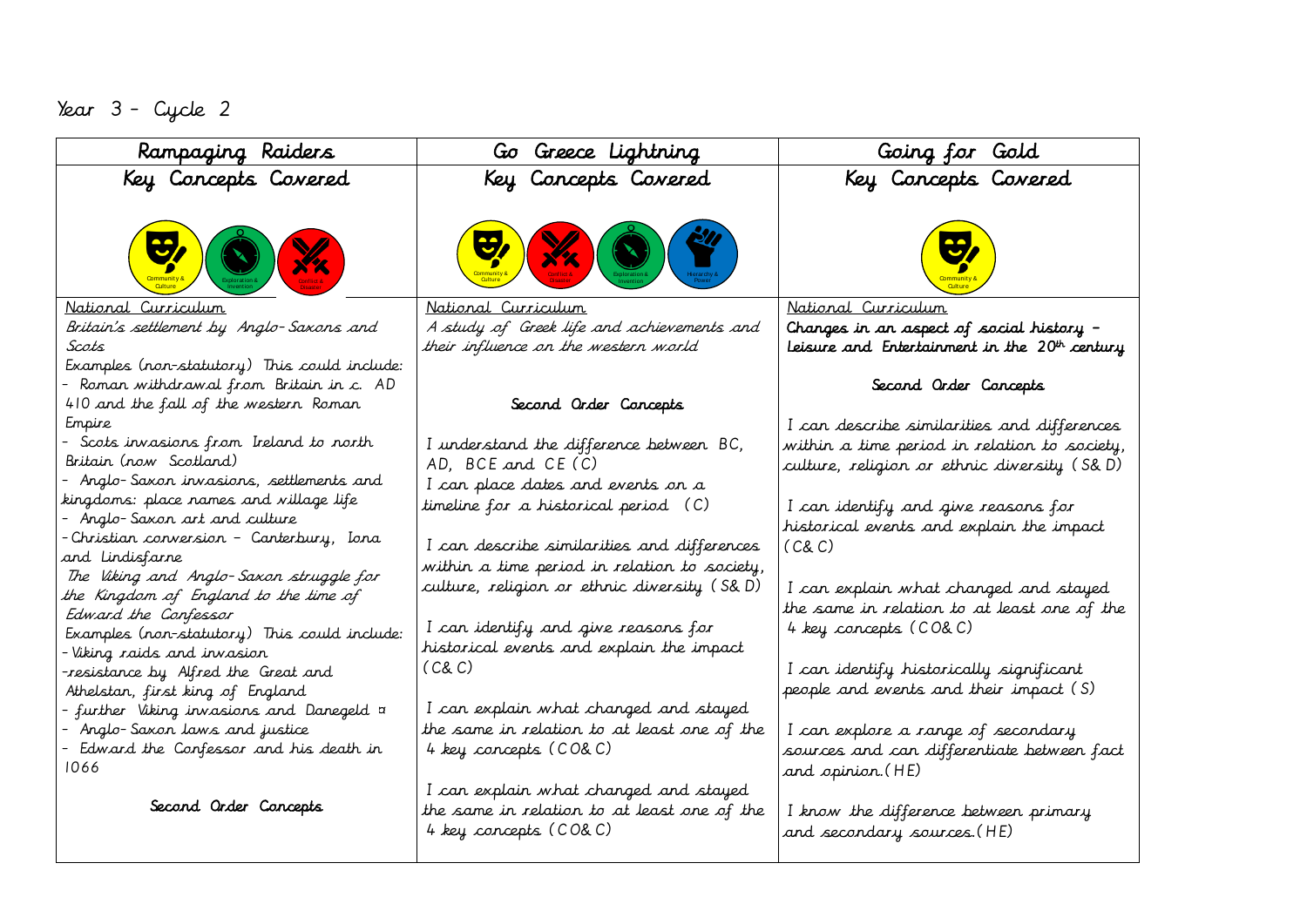| I understand the difference between BC,      | I can identify historically significant | I can use research skills to find answers  |
|----------------------------------------------|-----------------------------------------|--------------------------------------------|
| AD, BCE and CE (C)                           | people and events and their impact (S)  | to specific historical questions about our |
| I can place dates and events on a            |                                         | 'locality. (HE)                            |
| timeline for a historical period (C)         | I know the difference between primary   |                                            |
|                                              | and secondary sources. (HE)             |                                            |
| I can describe similarities and differences  |                                         |                                            |
| within a time period in relation to society, |                                         |                                            |
| culture, religion or ethnic diversity (S&D)  |                                         |                                            |
|                                              |                                         |                                            |
| I can explain the links between significant  |                                         |                                            |
| events (CO&C)                                |                                         |                                            |
|                                              |                                         |                                            |
| I can explore a range of secondary           |                                         |                                            |
| sources and can differentiate between fact   |                                         |                                            |
| and opinion. (HE)                            |                                         |                                            |
|                                              |                                         |                                            |
| I know the difference between primary        |                                         |                                            |
| and secondary sources. (HE)                  |                                         |                                            |

# End points

# At the end of each unit the children will:

| .<br><u>wuu</u><br>u u | ιg<br>$\sim$<br>ישה י | mer<br>$\mathbf{r}$<br><u>и.</u><br>ا مىم |
|------------------------|-----------------------|-------------------------------------------|
|                        |                       |                                           |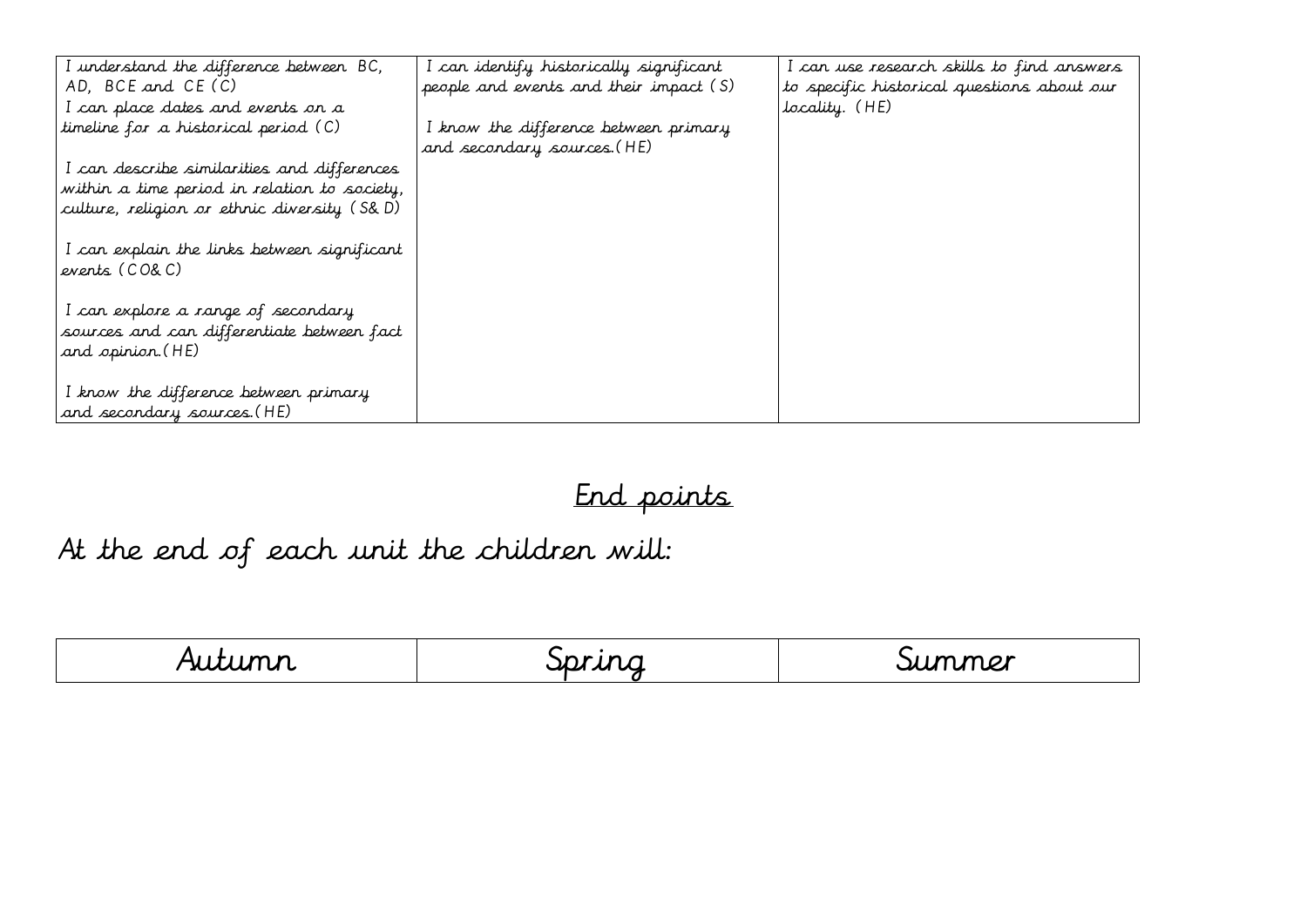| Krow:                                                                                                                                                                                                                                                                                         | Krow:                                                                                                                                                                                                                                                                                                                                                                                                                                                                                     | Krow:                                                                                                                                                                                                                                                                                          |
|-----------------------------------------------------------------------------------------------------------------------------------------------------------------------------------------------------------------------------------------------------------------------------------------------|-------------------------------------------------------------------------------------------------------------------------------------------------------------------------------------------------------------------------------------------------------------------------------------------------------------------------------------------------------------------------------------------------------------------------------------------------------------------------------------------|------------------------------------------------------------------------------------------------------------------------------------------------------------------------------------------------------------------------------------------------------------------------------------------------|
| the difference between BC and AD,<br>– key events within Viking/Anglo Saxon<br>Britain that had an impact on society<br>- the difference between primary/secondary<br>sources<br>- the difference between fact and opinion<br>And know how to:<br>-place events and dates on a timeline for a | How to place events and dates an a<br>timeline for a historical period/s and<br>link to where Ancient Greece fell<br>before the Vikings time period<br>Can describe Ancient Greek culture<br>and compare similarities and<br>differences to Viking/Anglo Saxon<br>Britain                                                                                                                                                                                                                 | How entertainment and leisure was<br>experienced and changed/developed<br>over the 20 <sup>th</sup> century<br>Understand similarities and<br>differences between then and now<br>and what factors can cause change<br>Successes and failures of the 20th<br>certury leisure and entertainment |
| historical period/s<br>Explain similarities and differences<br>betweer different invaders of Britain<br>(Vikings, Scots, Anglo Saxons)<br>Explore and research a range of<br>secondary sources to support<br>historical knowledge.                                                            | How some aspects of Ancient Greece<br>are still relevant in today's society –<br>what did the Greeks ever do for us?<br>What has stayed the same? E.g.<br>democracy, theatre<br>Identify historically significant people<br>and events and their impact - i.e.<br>King Leonidas and King Xerxes<br>And know how to:<br>Differentiate different sources into<br>primary/secondary<br>Identify and give reasons for<br>historical events and explain impact.<br>E.g. Battle of Thermopylae. | And know how to:<br>Answers questions and be able to<br>research about leisure and<br>entertainment in our local area<br>Develop points for a historical<br>argument and explain the impact of<br>specific events/actions.<br>Compare two different time periods<br>using a range of sources.  |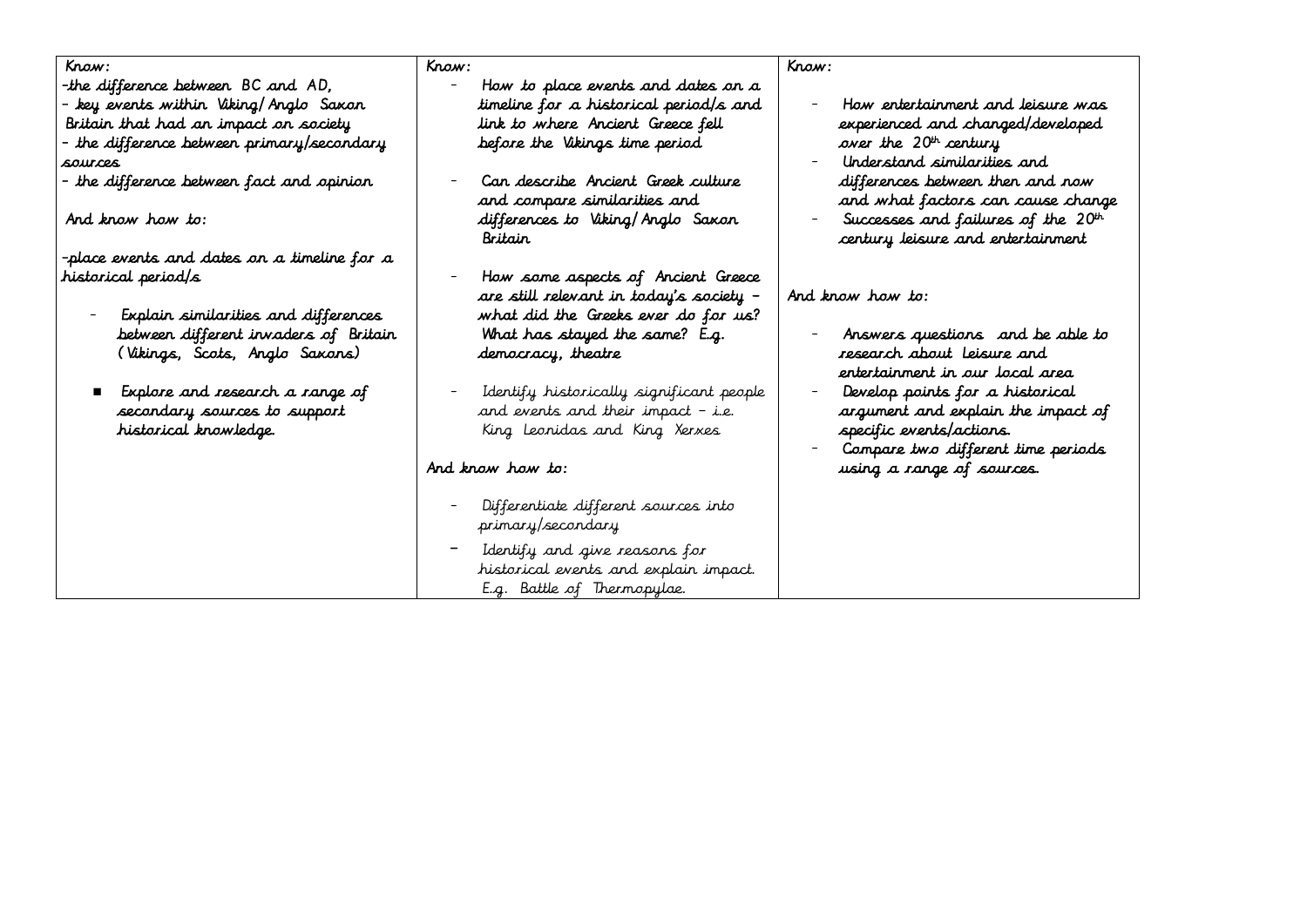### Year 3 History – Autumn Term 2 Rampaging Raiders

National Curriculum: Britain's settlement by Anglo-Saxons, Vikings and Scots

Examples (non-statutory) This could include:

- Roman withdrawal from Britain in c. AD 410 and the fall of the western Roman Empire
- Scots invasions from Ireland to north Britain (now Scotland)
- Anglo-Saxon invasions, settlements and kingdoms: place names and village life
- Anglo-Saxon art and culture

-Christian conversion – Canterbury, Iona and Lindisfarne

The Viking and Anglo-Saxon struggle for the Kingdom of England to the time of Edward the Confessor

Examples (non-statutory) This could include: -Viking raids and invasion

-resistance by Alfred the Great and Athelstan, first king of England

- further Viking invasions and Danegeld
- Anglo-Saxon laws and justice
- Edward the Confessor and his death in 1066
	- Key concepts Addressed



### Delivered through the following Second Order concepts

| Chronology | Similarity               | cause &     | continuity                                    | Sianiticance | Historical |
|------------|--------------------------|-------------|-----------------------------------------------|--------------|------------|
|            | Difference (<br>$\alpha$ | Consequence | Change                                        | رپ           | Enquiry    |
|            |                          | $\alpha$    | Ŀ<br>$\mathcal{\cup}$ $\mathcal{\cup}$<br>رسا |              | HE)        |

I understand the difference between BC, AD, BCE and CE (C)

I can place dates and events on a timeline for a historical period (C)

- I can describe similarities and differences within a time period in relation to society, culture, religion or ethnic diversity (S&D)
- I can explain the links between significant events (CO&C)
- I can explore a range of secondary sources and can differentiate between fact and opinion.(HE)
- I know the difference between primary and secondary sources.(HE)

### ACTIVITIES – WRITTEN ESPECIALLY WILL NEED TO BE TAILORED TO THE ABILITIES OF ALL CHILDREN.

### School Trip: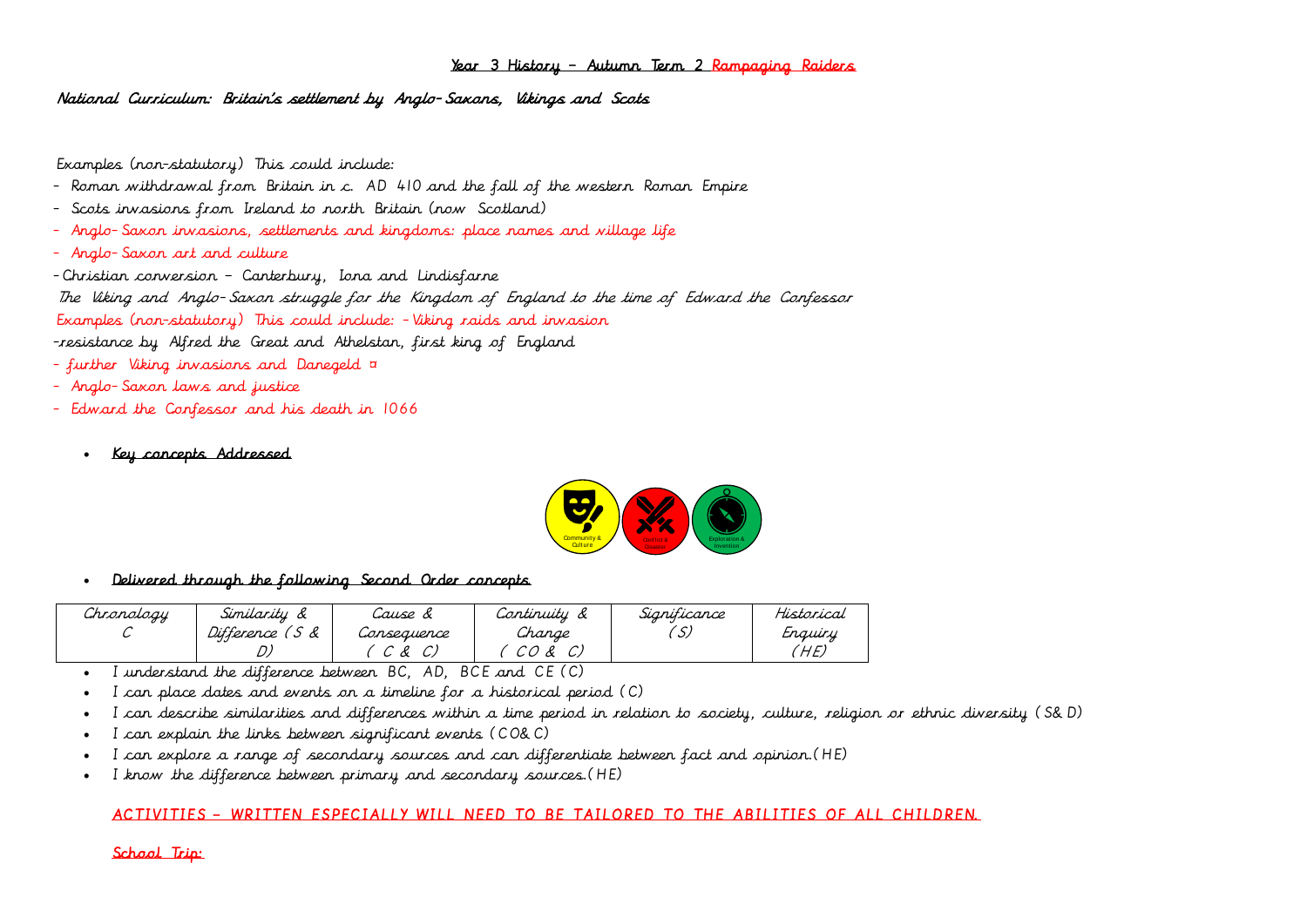| Lesson | Objective                                                                    | Activity                                                                                                                                                                                                               |
|--------|------------------------------------------------------------------------------|------------------------------------------------------------------------------------------------------------------------------------------------------------------------------------------------------------------------|
|        | I understand the difference<br>between BC, AD, BCE and<br>CE(C)              | Introduce Britain on map, explain in history we<br>will be exploring invaders and settlers of Britain.                                                                                                                 |
|        |                                                                              | Go through BC, AD, BCE and CE, what do<br>they mean?                                                                                                                                                                   |
|        |                                                                              | Refer to history timeline on classroom wall<br>throughout.                                                                                                                                                             |
|        |                                                                              | <u>Outcome: Children write definitions of each year.</u><br>Game, give a year (from timeline) chn come and<br>point to where that year is on the classroom<br>timeline.                                                |
|        |                                                                              | Show children they will be studying AD 0-1000<br>for this topic. How long ago was that?                                                                                                                                |
|        |                                                                              | BBC Bitesize page - Who were the Anglo<br>Saxons? Work through page - videos and<br>interactive game. Pre learning (Romans had left<br>Britain) and Vikings invade later.<br>Who were the Anglo-Saxons? - BBC Bitesize |
| 2      | I can place dates and events<br>on a timeline for a historical<br>period (C) | Recap on previous learning - what are the<br>differences between BC AD BCE and CR                                                                                                                                      |
|        |                                                                              | Explain they are going to order key events and<br>dates of this period on their own timeline.                                                                                                                          |
|        |                                                                              | E,g (Twinkl resource) Making your own is<br>preferrable to suit chn's needed.                                                                                                                                          |
|        |                                                                              | <b>Outcome</b> : produce a clear timeline with correct<br>dating.                                                                                                                                                      |
|        |                                                                              | riad-<br>躏<br>M<br>Invaders and Settlers Timeline Ordering Activity Anglo Saxons Timeline Ordering Activity KS2<br>★★★☆☆ >3<br>★★★★ ∨9                                                                                 |
|        |                                                                              | <b>Plenary:</b> Show images of England, then Viking<br>homelands (cold, snow, rain) = why would you<br>want to invade Britain? Discuss whole class.                                                                    |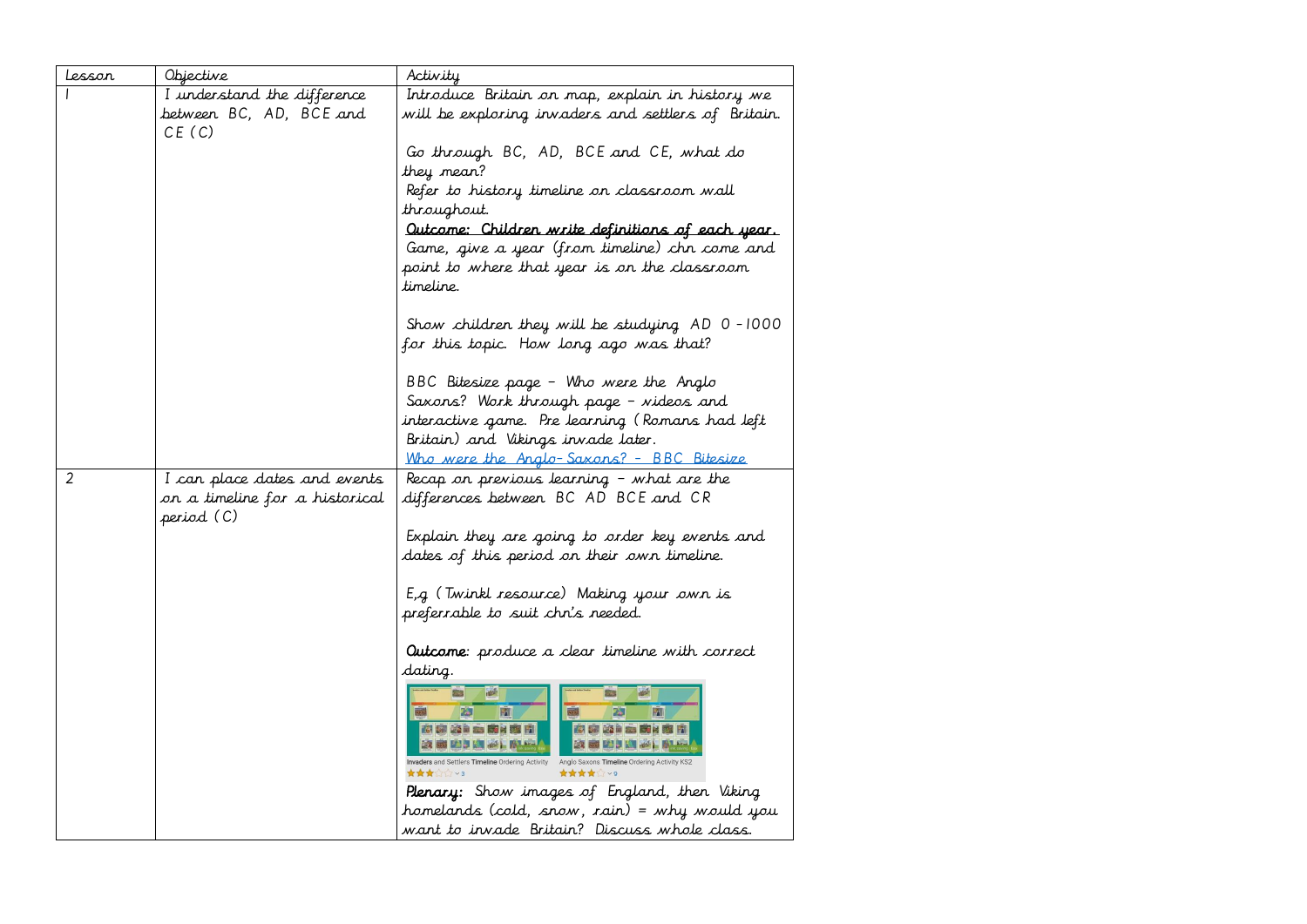|   |                                                                                                                                                                                                                                                                                | Who were the Vikings?   KS2 History - BBC<br><u>Bitesize</u>                                                                                                                                                                                                                                                                                                                                                                                                                                                                                      |
|---|--------------------------------------------------------------------------------------------------------------------------------------------------------------------------------------------------------------------------------------------------------------------------------|---------------------------------------------------------------------------------------------------------------------------------------------------------------------------------------------------------------------------------------------------------------------------------------------------------------------------------------------------------------------------------------------------------------------------------------------------------------------------------------------------------------------------------------------------|
| 3 | I can describe similarities<br>and differences within a time<br>period in relation to society,<br>culture, religion or ethnic<br>diversity (S& D)<br>- Anglo-Saxon invasions,<br>settlements and kingdoms:<br>place rames and village life<br>- Anglo-Saxon art and<br>culture | What was life like in Anglo Saxon Britain?<br>Explore and research:<br>Settlements<br>The seven Saxon Kingdoms<br>Place rames<br>Village life<br>Art and culture<br><b>Outcome:</b> produce a map of the Seven kingdoms<br>of Anglo Saxon Britain<br>And write a letter to a pen pal in a different<br>kingdom writing about what life is like in your<br>village covering bullet point list above. In letter,<br>mention the map is to show where he is. Linking<br>the 2 activities together.<br>ieven Kingdoms of Anglo-Saxon Bri<br>" 观点      |
| 4 | I can explain the links<br>between significant events<br>(CO&C)<br>- further Viking invasions<br>and Danegeld ¤                                                                                                                                                                | What was Danegeld?<br>• I can explain who King Ethelred II was and<br>say when and why Danegeld was introduced<br>Important to explain about Vikings were always<br>invading and taking over kingdoms – show<br>further Viking Invasions and refer to timeline<br>Resources and support below:<br>Danegeld KS2 Lesson Pack - History: Vikings<br><u>and Anglo-Saxons (twinkl.co.uk)</u><br>Show PP explaining what Danegeld was.<br>Outcome:<br>The children act out the events of the<br>Viking poem and/or draw illustrations of<br>the verses. |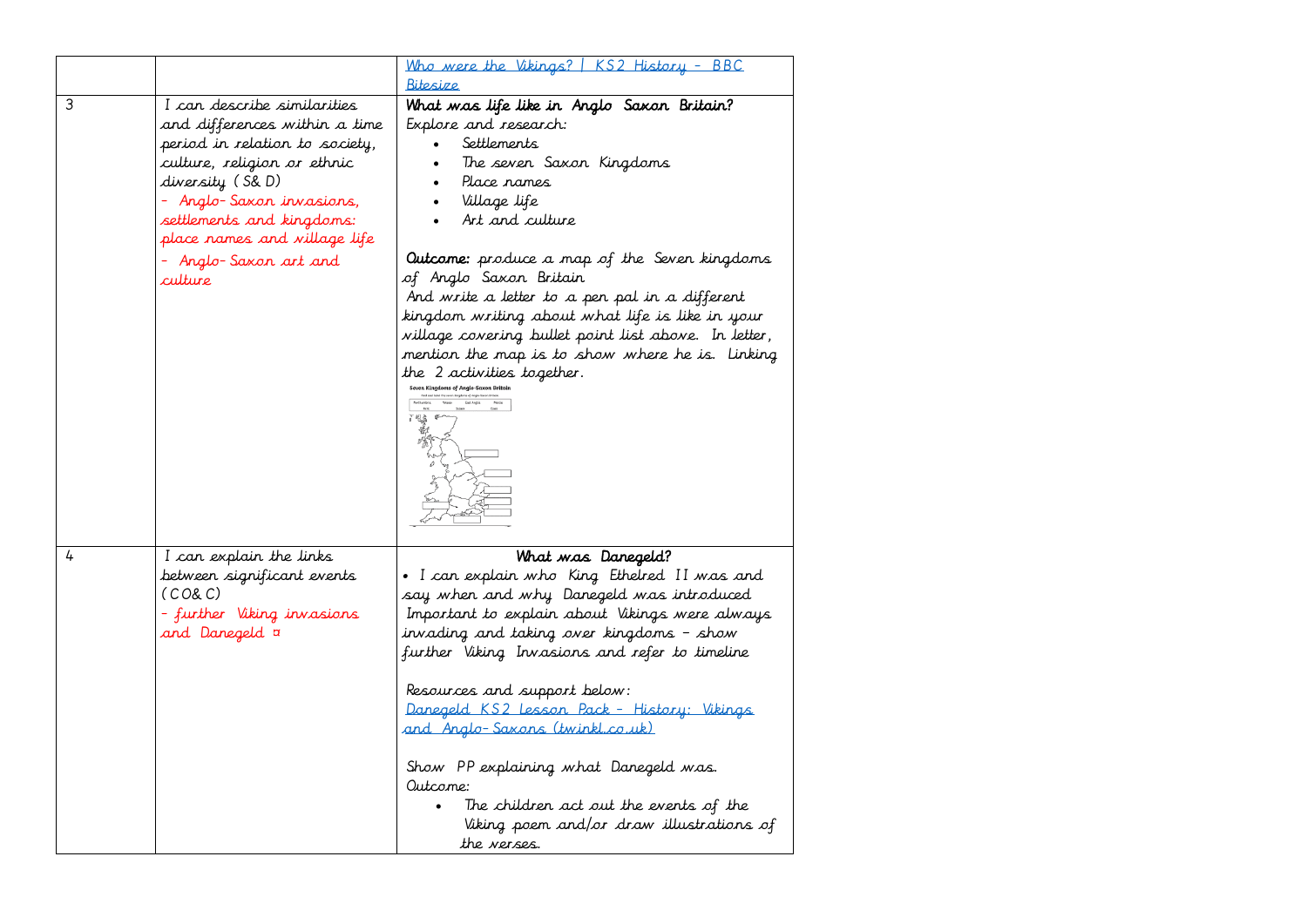|   |                                                                                                                                              | Short summary: explain about King<br>$\bullet$<br>Ethelred and why he introduced Danegeld<br>Produce a Viking invasion timeline.                                                        |
|---|----------------------------------------------------------------------------------------------------------------------------------------------|-----------------------------------------------------------------------------------------------------------------------------------------------------------------------------------------|
| 5 | I can explore a range of<br>secondary sources and can<br>differentiate between fact and<br>opinion.(HE)<br>– Anglo-Saxon laws and<br>justice | Laws and Justice in Anglo Saxon Britain.<br><b>LO:</b> I can explain how the legal system worked<br>in Anglo Saxon Britain.<br>Crime and Punishment (resources e.g. ropes<br>(!Aptional |
|   |                                                                                                                                              | Whole class discussion:<br>Why do we have laws?<br>What happens if we break the law?<br>What justice do we get if commit a crime?<br>(do several examples)                              |
|   |                                                                                                                                              | Have laws and justice changed over history?<br>Explain law and justice was very different back<br>in Anglo Saxon times                                                                  |
|   |                                                                                                                                              | Go through different methods of crime and<br>purishment.                                                                                                                                |
|   |                                                                                                                                              | <b>Make a statement</b> > fact or opinion? What is a<br>fact? What is an opinion <b>. Make sure chn are</b><br>clear ar this                                                            |
|   |                                                                                                                                              | Learning: Wergild activity                                                                                                                                                              |
|   |                                                                                                                                              | <b>Outcome:</b> sorting activity, In a table write a<br>statement, chn tick if it's a fact or opinion<br>(based on law and justice in Anglo Saxon<br>Britain.                           |
|   |                                                                                                                                              | Look at some case studies (secondary sources)<br>decide a modern day alternative punishment ,<br>debate.                                                                                |
|   |                                                                                                                                              | Resources: Crime & Punishment: Anglo-Saxon<br>Laws & Justice LKS2 Lesson Pack 2<br>(twinkl.co.uk)                                                                                       |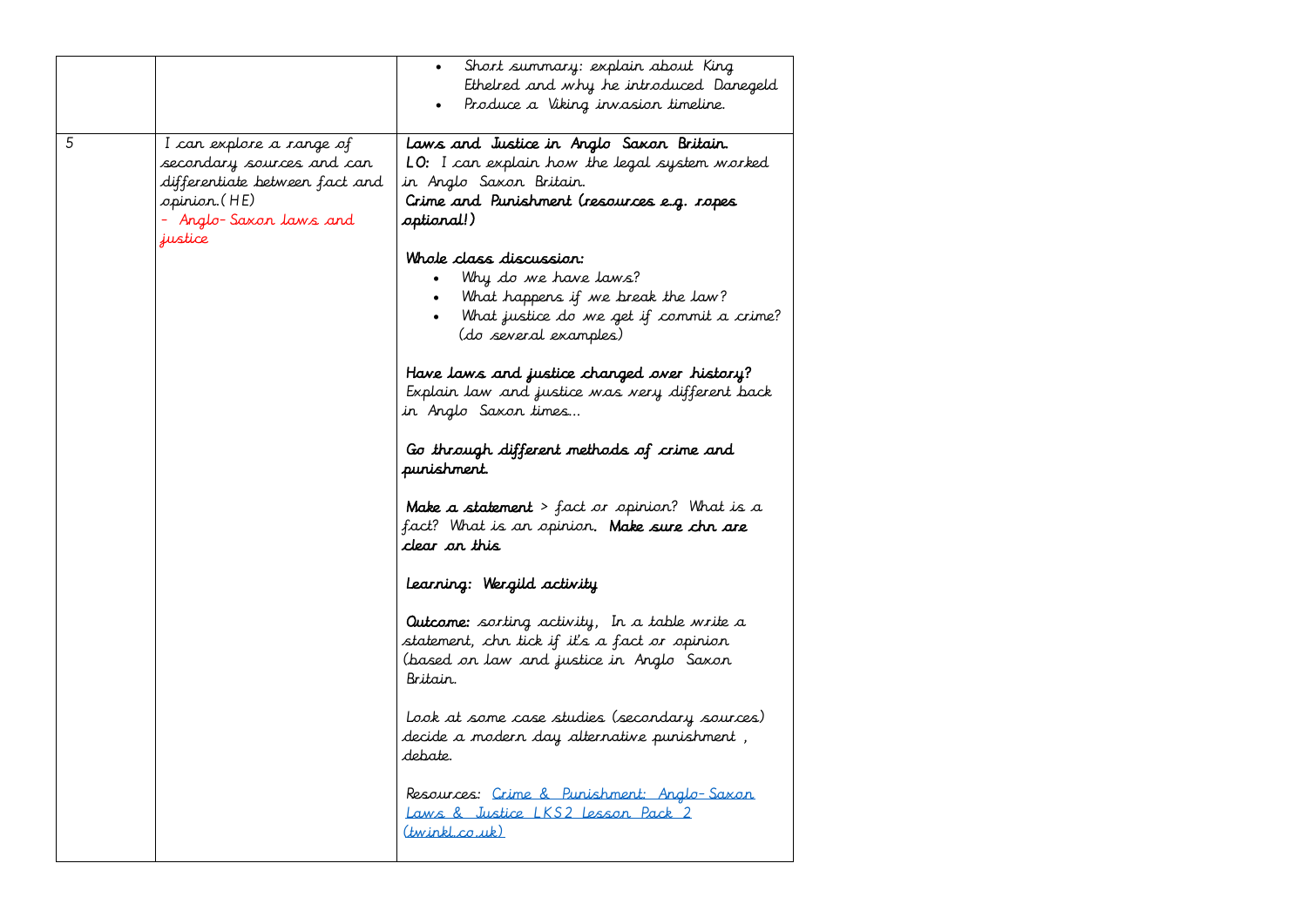| 6 | I know the difference between | Establish clear difference between primary and                 |
|---|-------------------------------|----------------------------------------------------------------|
|   | primary and secondary         | secondary resources:                                           |
|   | sources.(HE)                  | Write definitions in books.                                    |
|   | Edward the Confessor and      | Explore the life of Edward Confessor and his                   |
|   | his death in 1066             | death in 1066.                                                 |
|   |                               | Who were the claimants to the throne in 1066?                  |
|   |                               | $( 6 $ History - The Norman Conquest -                         |
|   |                               | You Tube                                                       |
|   |                               | Use above as a hook. Can stop at who would                     |
|   |                               | be the next king.                                              |
|   |                               | 5th January 1066: Death of Edward the                          |
|   |                               | Confessor - You Tube (teacher support)                         |
|   |                               | What happened to the Anglo-Saxons and                          |
|   |                               | Vikings? - BBC Bitesize                                        |
|   |                               | AD 1013 生姜<br>AD 1042                                          |
|   |                               |                                                                |
|   |                               |                                                                |
|   |                               | AD 1043<br>AD 1051                                             |
|   |                               |                                                                |
|   |                               |                                                                |
|   |                               |                                                                |
|   |                               | <b>Quicome:</b> produce a short fact file about Edward         |
|   |                               | the Confessor and his death in 1066. Add about                 |
|   |                               | leaving no heirs and discuss with children using               |
|   |                               | historical vocab, heir, claimant, throne, threat               |
|   |                               |                                                                |
|   |                               | From his life produce a table showing                          |
|   |                               | primary/secondary resources to support fact                    |
|   |                               | file.e.g.<br>1010121218110                                     |
|   |                               | ELAC GOEFVNC                                                   |
|   |                               |                                                                |
|   |                               |                                                                |
|   |                               |                                                                |
|   |                               |                                                                |
|   |                               | Vocabulary - PROVIDED IN KNOWLEDGE ORGANISERS 2X)<br>KEEP AS A |
|   | REFERENCE FOR ALL LESSONS.    |                                                                |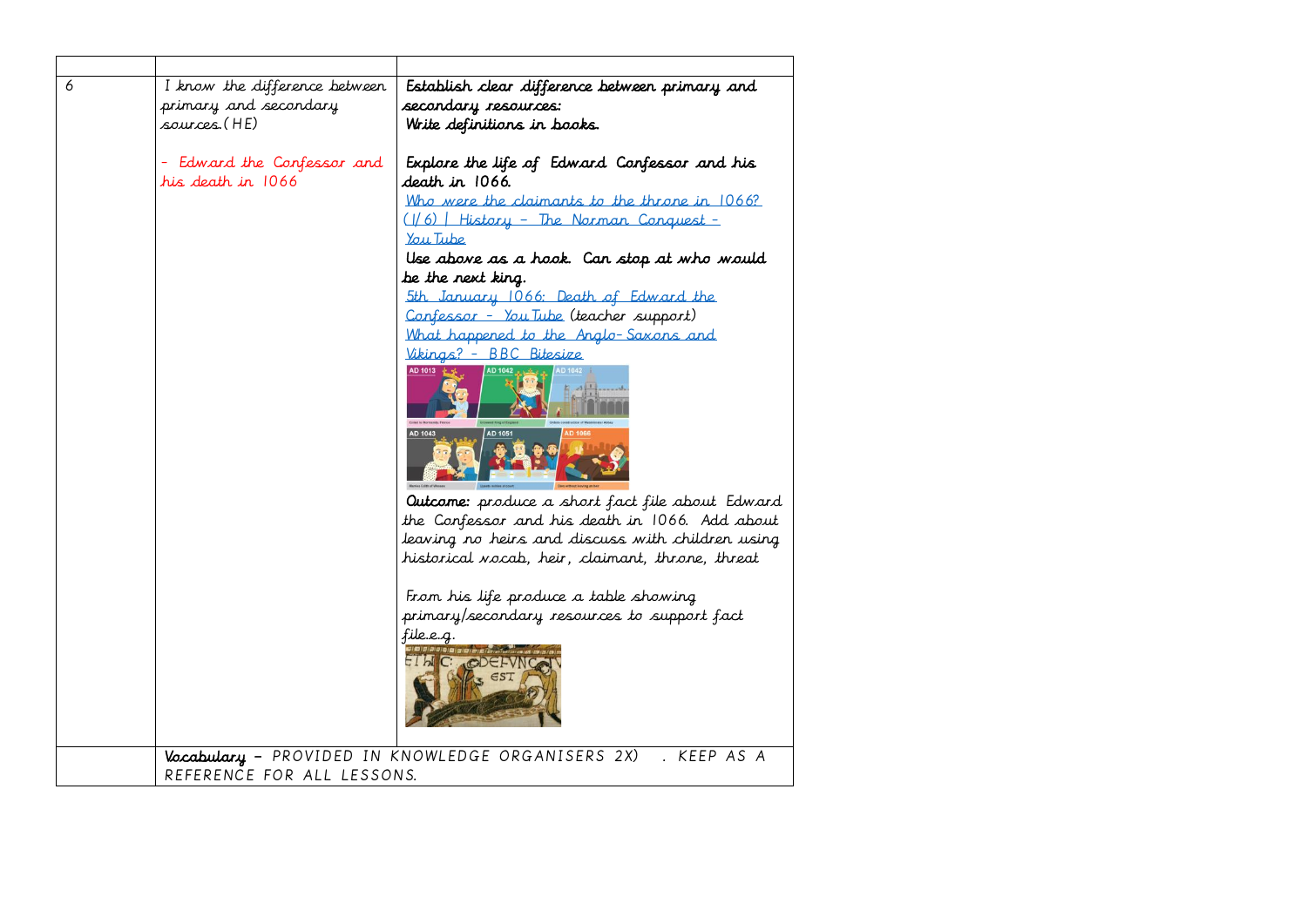### Year 3 History – Spring Term 2

National Curriculum: A study of Greek life and achievements and their influence on the western world



### Second Order Concepts

| Chronology | Similarity &  | Cause &     | Continuity & | Significance | Historical |
|------------|---------------|-------------|--------------|--------------|------------|
| O          | Difference (S | Consequence | Change       |              | Enquiry    |
|            |               | ${C}$ & C)  | CO & C)      |              | 'HE,       |

- I understand the difference between BC, AD, BCE and CE (C)
- I can place dates and events on a timeline for a historical period (C)
- I can describe similarities and differences within a time period in relation to society, culture, religion or ethnic diversity (S&D)
- I can identify and give reasons for historical events and explain the impact (C&C)
- I can explain what changed and stayed the same in relation to at least one of the 4 key concepts (CO&C)
- I can identify historically significant people and events and their impact (S)
- I know the difference between primary and secondary sources.(HE)

### ACTIVITIES – WRITTEN ESPECIALLY WILL NEED TO BE TAILORED TO THE ABILITIES OF ALL CHILDREN.



1. Children should have a copy of an Ancient Greece map to stick in their books as a reference point.

| <u>lessor</u> | <u>Obiective</u>       | <u>Activitu</u>                                     |
|---------------|------------------------|-----------------------------------------------------|
|               | Prior Learning session | Invading forces to the British isles -chn will know |
|               |                        | that Britain has been invaded by Vikings, Saxons    |
|               |                        | they will be aware invaders had different cultures, |
|               |                        | arnies, leaders.                                    |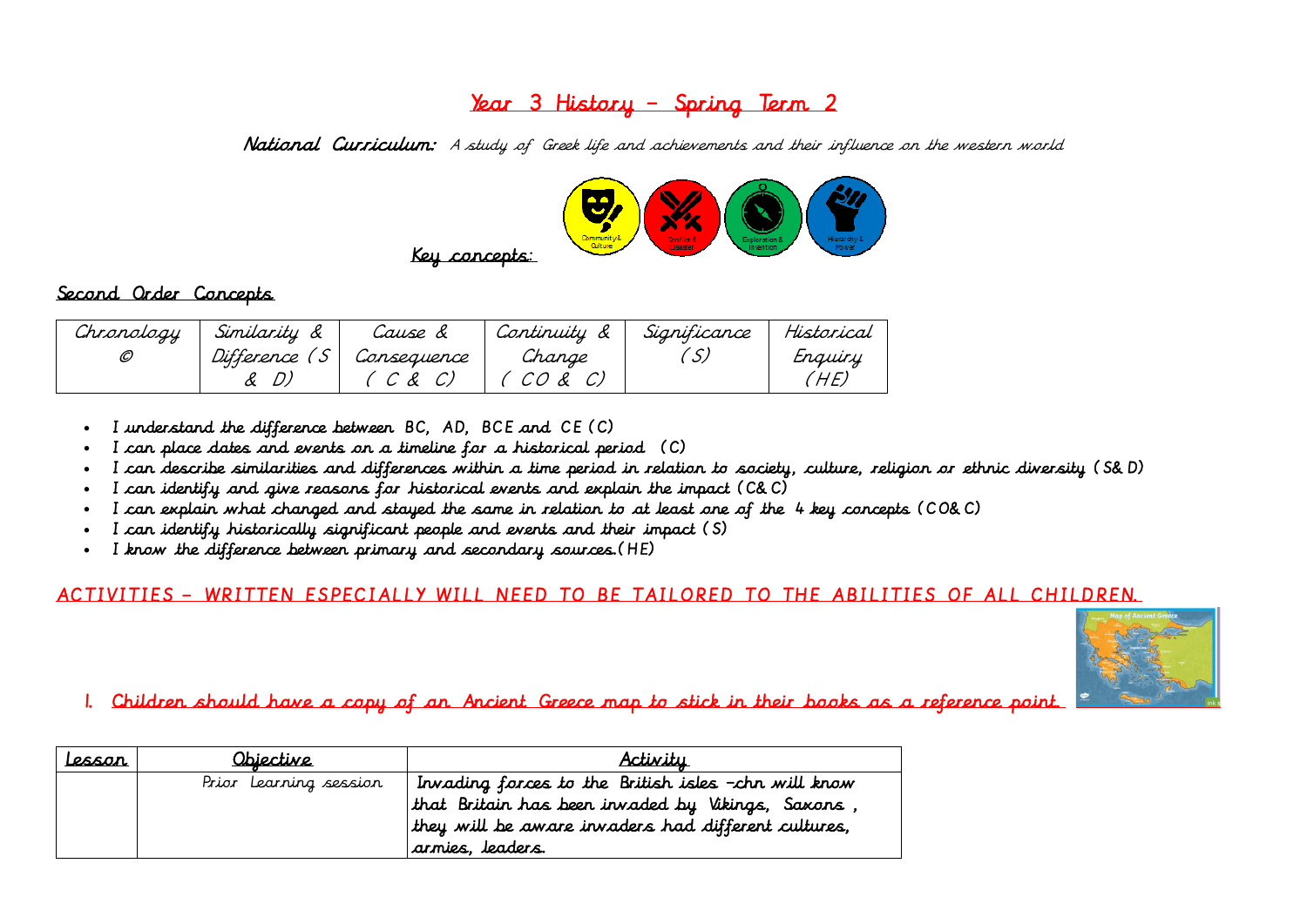|                                                     | In geography, children will know the location of key                                                     |
|-----------------------------------------------------|----------------------------------------------------------------------------------------------------------|
|                                                     | European countries and their capital cities.                                                             |
|                                                     | They will be aware of the terms AD, BC, but will not                                                     |
|                                                     | have studied BC.                                                                                         |
| I understand the<br>$\bullet$                       | Posed question: How far back in time was Ancient                                                         |
| difference between BC,                              | Greece?                                                                                                  |
| AD, BCE and CE (C)                                  | Vocabulary: BC, AD, BCE, CE, ancient, Europe,                                                            |
| I can place dates and                               | Greece                                                                                                   |
| events on a timeline for<br>a historical period (C) | Stoneferry Starter: Recap - what is BC? AD? BCE?                                                         |
| LO: I can show key events of                        | CE? Children recall the differences between them.                                                        |
| Ancient Greece on a timeline                        | <b>Lesson:</b> Explain to children they will be learning about                                           |
|                                                     | an Ancient culture that took place before the Vikings                                                    |
|                                                     | and Anglo Saxons – from 740 – 480 BC. How many<br>years was this before the Vikings? (recall time period |
|                                                     | of 0-100- AD).                                                                                           |
|                                                     | Show a map of Europe (on IWB, Google Earth), chn                                                         |
|                                                     | to identify Britain and recall where Vikings invaded                                                     |
|                                                     | from looking at the map.                                                                                 |
|                                                     | Where is Greece? See if children can locate Greece on                                                    |
|                                                     | map/atlas                                                                                                |
|                                                     | Explain this is where they will be learning about what                                                   |
|                                                     | life was like in Ancient Greece over 2000 years ago.                                                     |
|                                                     | Pre - assessment: mind map - what do they already                                                        |
|                                                     | know about Ancient Greece? Record in books                                                               |
|                                                     | Timeline - recall how to read timelines, focus on BC                                                     |
|                                                     | go over line of direction and how numbers increase                                                       |
|                                                     | when you go further back in time. Show Powerpoint                                                        |
|                                                     | (TES resource)                                                                                           |
|                                                     | Outcome: Children to produce a timeline of key dates                                                     |
|                                                     | and events for Ancient Greece- NOT A CUTTING AND                                                         |
|                                                     | STICKING ACTIVITY. They will draw and make their                                                         |
|                                                     | own timeline using TES resource. Search tes ancient                                                      |
|                                                     | Greece timeline (free, first) <u>Download</u>   Teaching                                                 |
|                                                     | Resources (tes.com)                                                                                      |
|                                                     | Reflection: PP Tes - introduction to Ancient Greece with                                                 |
|                                                     | S+ L discussion and opportunities.                                                                       |
|                                                     |                                                                                                          |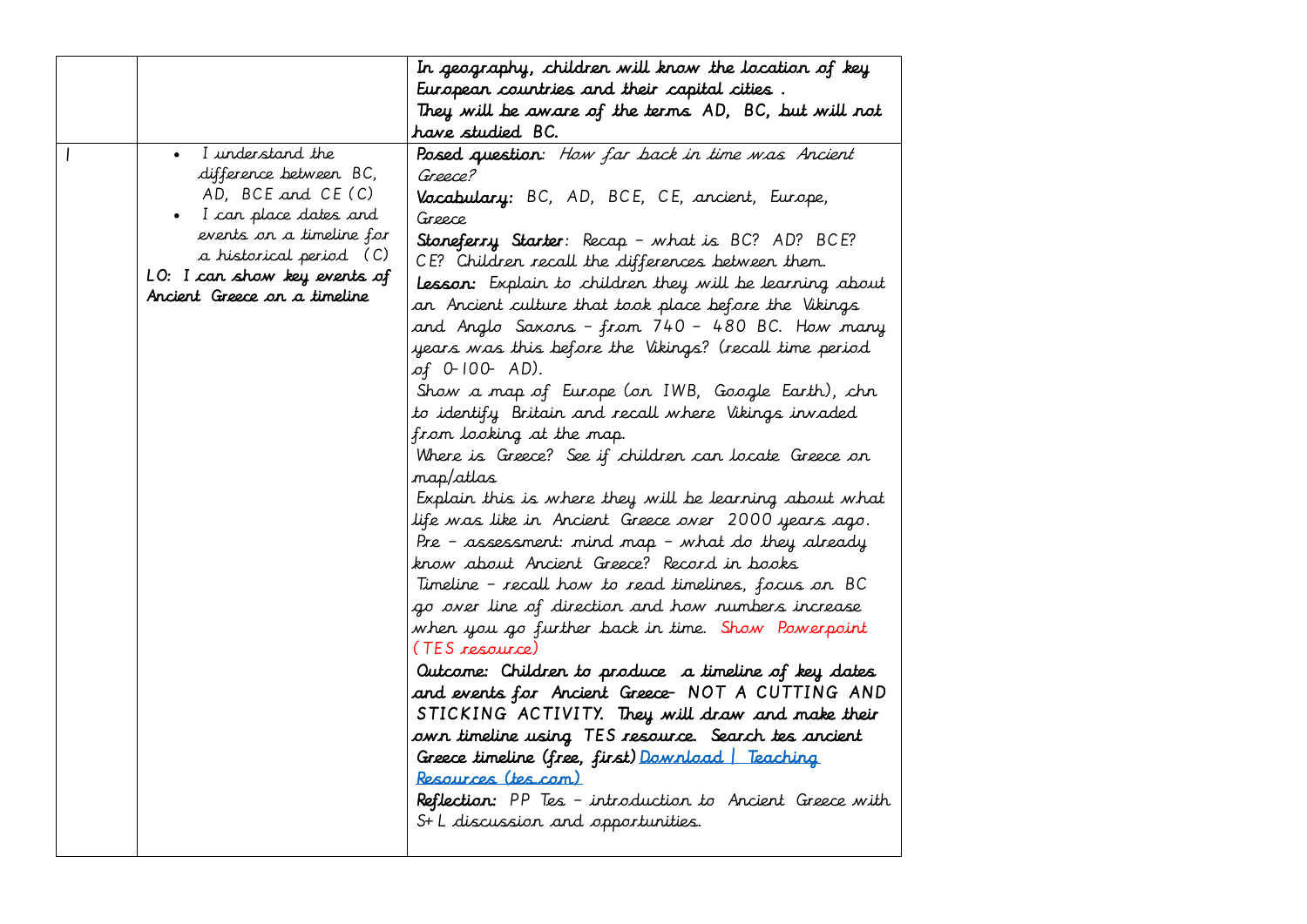| $\overline{2}$ | I can describe<br>similarities and<br>differences within a time<br>period in relation to<br>society, culture, religion<br>or ethnic diversity<br>(S&D)<br>LO: I can compare what life<br>was like in Ancient Greece to<br>row. | Posed question: What was life like in Ancient Greece?<br>Vocabulary: clay, tiled, courtyard, olives, figs, squid,<br>shellfish, sacrifice, tunic, citizen, Sparta and Athens (explain<br>2 very different cities), slaves<br>Stoneferry Starter: Where is Greece? Locate on a small map<br>for books. How many years ago was Ancient Greece<br>(multiple choice/true or false style question) – refer to timeline<br>if needed from last lesson.<br>lesson:<br>Explain that they will be learning about what life was like in<br>Ancient Greece<br>Powerpoint of info (TES daily life in in Ancient Greece)- at<br>the end of each theme (Speech and L) get children to discuss<br>what is similar and different with A. Greece compared to<br>now: Homes > Food > Clothes > Jobs > men > women ><br>slaves > marriage ><br>In pairs/threes can they tell each other 3 things about every<br>day life in Greece?<br>Outcome: In books, children to produce a table for each<br>section and complete, pictures can be added to table for<br>visual support. Link to Vikings and compare. Discuss<br>similarities and differences (S+L)<br>Life in Ancient<br>Present Day<br>Greeks<br>Vikings<br>Greece<br>Hames<br>Food<br>2 <sup>1</sup><br>3. Clothes<br>Jobs<br>4.<br>5.<br>Mer |
|----------------|--------------------------------------------------------------------------------------------------------------------------------------------------------------------------------------------------------------------------------|------------------------------------------------------------------------------------------------------------------------------------------------------------------------------------------------------------------------------------------------------------------------------------------------------------------------------------------------------------------------------------------------------------------------------------------------------------------------------------------------------------------------------------------------------------------------------------------------------------------------------------------------------------------------------------------------------------------------------------------------------------------------------------------------------------------------------------------------------------------------------------------------------------------------------------------------------------------------------------------------------------------------------------------------------------------------------------------------------------------------------------------------------------------------------------------------------------------------------------------------------------------------------------|
|                |                                                                                                                                                                                                                                | <b>Wamen</b><br>6.                                                                                                                                                                                                                                                                                                                                                                                                                                                                                                                                                                                                                                                                                                                                                                                                                                                                                                                                                                                                                                                                                                                                                                                                                                                                 |
| 3              | I can explain what<br>changed and stayed the<br>same in relation to at<br>least one of the 4 key<br>concepts (CO& C)<br>Relation to<br>Hierarchy and Power                                                                     | Posed question: Why did the Ancient Greeks invent<br>democracy?<br>Vocabulary: democracy, vote, citizen, election, government,<br>Athens, power, assembly, metic (foreign resident)<br><b>Stoneferry Starter</b> : can you remember 5 things about life in<br>Ancient Greece?<br><b>Lesson:</b> Explain that the Ancient Greeks started democracy.<br>Discuss as whole class what democracy is - explain and use                                                                                                                                                                                                                                                                                                                                                                                                                                                                                                                                                                                                                                                                                                                                                                                                                                                                   |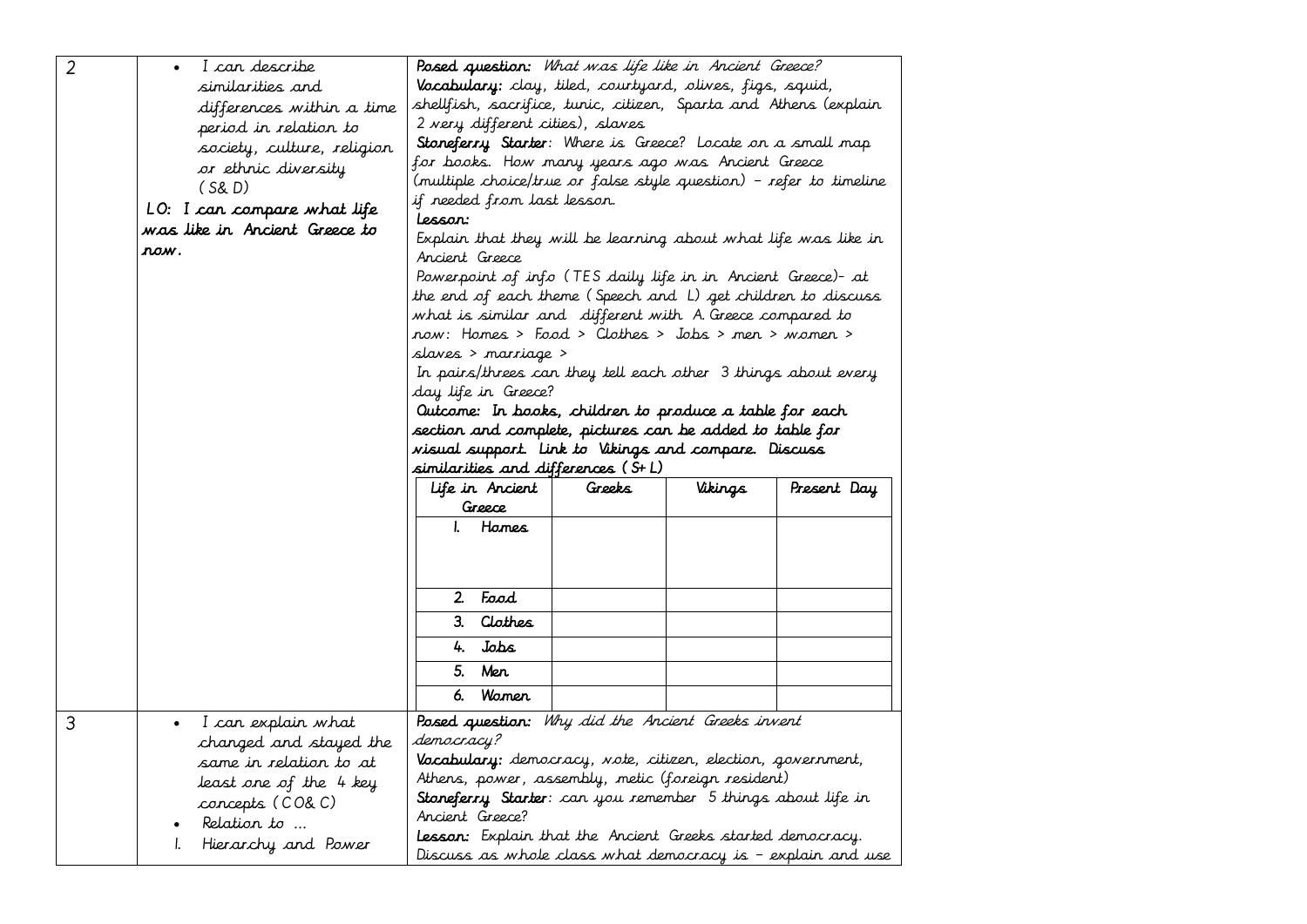|   | 2. Community and culture      | a powerpoint to support. Children should make connections                                                                                                                                                                                                                                                                                                 |
|---|-------------------------------|-----------------------------------------------------------------------------------------------------------------------------------------------------------------------------------------------------------------------------------------------------------------------------------------------------------------------------------------------------------|
|   | LO: I can explain how the     | that we live in a democracy in the UK today, we vote for                                                                                                                                                                                                                                                                                                  |
|   | Greeks invented democracy     | our leaders and discuss who has the right to wote?                                                                                                                                                                                                                                                                                                        |
|   |                               | (men/women/over 18 etc)                                                                                                                                                                                                                                                                                                                                   |
|   |                               | <u>Democracy</u>   Educational Videos for Kids - You Tube <use< th=""></use<>                                                                                                                                                                                                                                                                             |
|   |                               | Introduction to Greek Democracy (KS2) - You Tube < (for                                                                                                                                                                                                                                                                                                   |
|   |                               | teacher knowledge)                                                                                                                                                                                                                                                                                                                                        |
|   |                               | Give each child their own card which will say a citizen on it                                                                                                                                                                                                                                                                                             |
|   |                               | (young girl, young boy, child under 10, 30 yr old woman,                                                                                                                                                                                                                                                                                                  |
|   |                               | rich man, rich woman, slave, 30 year old male, citizen not                                                                                                                                                                                                                                                                                                |
|   |                               | from Athens) ask them to sort themselves into 2 sections,                                                                                                                                                                                                                                                                                                 |
|   |                               | can vote/can't vote. Reveal card by card who can't vote >                                                                                                                                                                                                                                                                                                 |
|   |                               | each group e.g. rich woman card sits down, then slaves, etc                                                                                                                                                                                                                                                                                               |
|   |                               | until the only people left standing are the rich, $30y/\sigma$ males.                                                                                                                                                                                                                                                                                     |
|   |                               | Children should see visually how few people could actually                                                                                                                                                                                                                                                                                                |
|   |                               | vote.                                                                                                                                                                                                                                                                                                                                                     |
|   |                               | Life was different in Ancient Greece - explain in Athens, the                                                                                                                                                                                                                                                                                             |
|   |                               | Athenians only allowed certain citizens to note-e.g. women,                                                                                                                                                                                                                                                                                               |
|   |                               | slaves, people who lived outside of Athens, poor people etc                                                                                                                                                                                                                                                                                               |
|   |                               | were not allowed. is that fair?                                                                                                                                                                                                                                                                                                                           |
|   |                               | Ancient Athens Democracy for Kids and Teachers - Ancient                                                                                                                                                                                                                                                                                                  |
|   |                               | Greece for Kids (mrdonn.org)                                                                                                                                                                                                                                                                                                                              |
|   |                               | Ancient Greece for Kids: Government (ducksters.com)                                                                                                                                                                                                                                                                                                       |
|   |                               | <b>WHO CAN TAKE PART?</b><br><b>HOW DID IT WORK?</b><br><b>CAN</b><br><b>CANNOT</b><br>Every eligible<br><b>Greek Descent</b><br>Women<br>titizen has to vote<br>Over 18 years -<br>Children<br>Male<br><b>Slaves</b><br>You must attend<br>Completed<br>Metics<br>Mil Neither were children (as they were not over eighteen)<br>the assembly<br>Qutcome: |
|   |                               | Produce a poster showing who can/can't vote for their new                                                                                                                                                                                                                                                                                                 |
|   |                               | Athens leader in the upcoming Greek elections. Was this real                                                                                                                                                                                                                                                                                              |
|   |                               | democracy?                                                                                                                                                                                                                                                                                                                                                |
|   |                               | Plenary: Quiz - Quiz: Ancient Greece - Government                                                                                                                                                                                                                                                                                                         |
|   |                               | <u>(ducksters.com)</u>                                                                                                                                                                                                                                                                                                                                    |
| 4 | I know the difference between | Posed question: How do artefacts help us to work out what                                                                                                                                                                                                                                                                                                 |
|   | primary and secondary         | life was like in the past?                                                                                                                                                                                                                                                                                                                                |
|   | sources.(HE)                  | Vocabulary: artefact, evidence, sources, archaeology, vases                                                                                                                                                                                                                                                                                               |
|   | LO: To research and describe  | <b>Stoneferry Starter:</b> Why was democracy unfair when voting                                                                                                                                                                                                                                                                                           |
|   | an importation Ancient Greek  | in Athens?                                                                                                                                                                                                                                                                                                                                                |
|   | artefact: Vases               | lesson: Children to write the difference between primary and                                                                                                                                                                                                                                                                                              |
|   |                               | secondary sources- write definitions/ stick pictures/sentences                                                                                                                                                                                                                                                                                            |
|   |                               | (sen/wts) in books.                                                                                                                                                                                                                                                                                                                                       |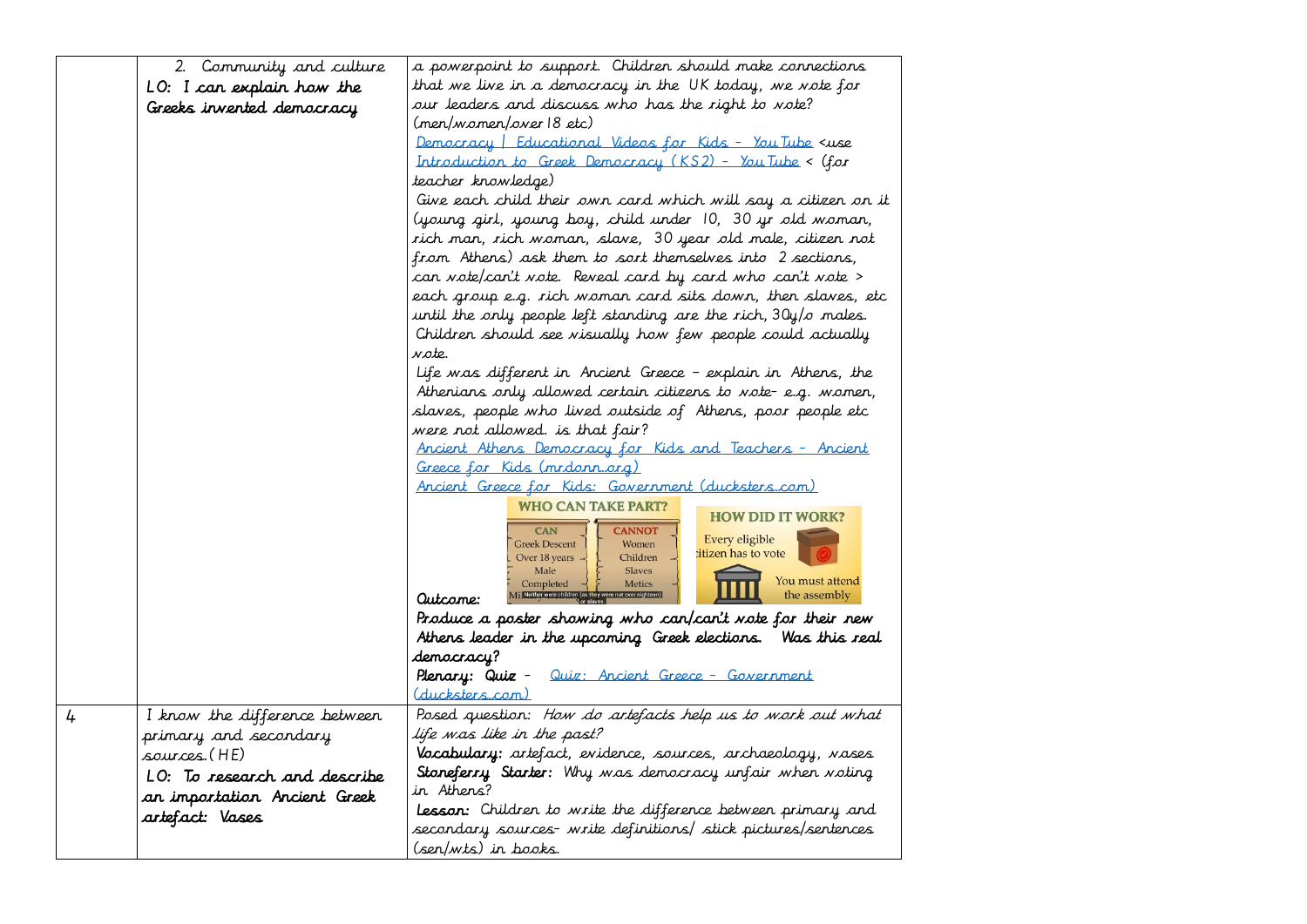|   |                               | Primary<br>Secondary<br><b>Sources</b><br>Sources                                                                                                |
|---|-------------------------------|--------------------------------------------------------------------------------------------------------------------------------------------------|
|   |                               |                                                                                                                                                  |
|   |                               | Look at photos of Greek wase (Greek wase Olympic photo                                                                                           |
|   |                               | pack on twinkl)                                                                                                                                  |
|   |                               | Discuss materials, patterns, uses. Why is the Olympic theme                                                                                      |
|   |                               | relevant? (discuss Olympics - Greeks began the Olympics in                                                                                       |
|   |                               | Athens)                                                                                                                                          |
|   |                               | Look at primary sources - (broken clay, pot, actual Greek                                                                                        |
|   |                               | wase) look at secondary sources of different Greek wases                                                                                         |
|   |                               | showing life in Ancient Greece.                                                                                                                  |
|   |                               | Children to be absolutely clear on difference between                                                                                            |
|   |                               | primary/2 <sup>nd</sup> sources.                                                                                                                 |
|   |                               | <b>Outcome:</b> create and design own vase based on life in                                                                                      |
|   |                               | Ancient Greece using secondary sources.                                                                                                          |
|   |                               |                                                                                                                                                  |
|   |                               | My Ancient Greek Pottery<br>LOB: To learn about daily life in Ancient Greece from the pictures on                                                |
|   |                               | their vases<br>To create our own vase design in the style of the Ancient Greeks.                                                                 |
|   |                               | What type of vase have you chosen and what was it used for?                                                                                      |
|   |                               |                                                                                                                                                  |
|   |                               |                                                                                                                                                  |
|   |                               |                                                                                                                                                  |
|   |                               | Pictures on Ancient Greek vases give us an idea of what life might have<br>been like over 2000 years ago. Decorate your vase with a picture that |
|   |                               | will tell people in the future what life was like the 21st century.<br>Describe your picture and why you chose it below.                         |
|   |                               |                                                                                                                                                  |
|   |                               |                                                                                                                                                  |
|   |                               |                                                                                                                                                  |
|   |                               |                                                                                                                                                  |
|   |                               |                                                                                                                                                  |
| 5 | I can identify historically   | Posed question: Who was King Leonidas of Sparta?                                                                                                 |
|   | significant people and events | Vocabulary: Sparta, war, Athens, Persians, Battle of                                                                                             |
|   | and their impact (S)          | Marathar                                                                                                                                         |
|   | LO: I can explain who King    | Stoneferry Starter: Using map, can they locate Thermopylae,                                                                                      |
|   | Leonidas was and what         | Athens and Sparta.                                                                                                                               |
|   | Spartan life was like.        |                                                                                                                                                  |
|   |                               |                                                                                                                                                  |
|   | (Lesson 1 of 2)               |                                                                                                                                                  |
|   | Resource: TES powerpoint 'the |                                                                                                                                                  |
|   | Battle of Thermopylae'        | Greece<br>ترتم                                                                                                                                   |
|   |                               |                                                                                                                                                  |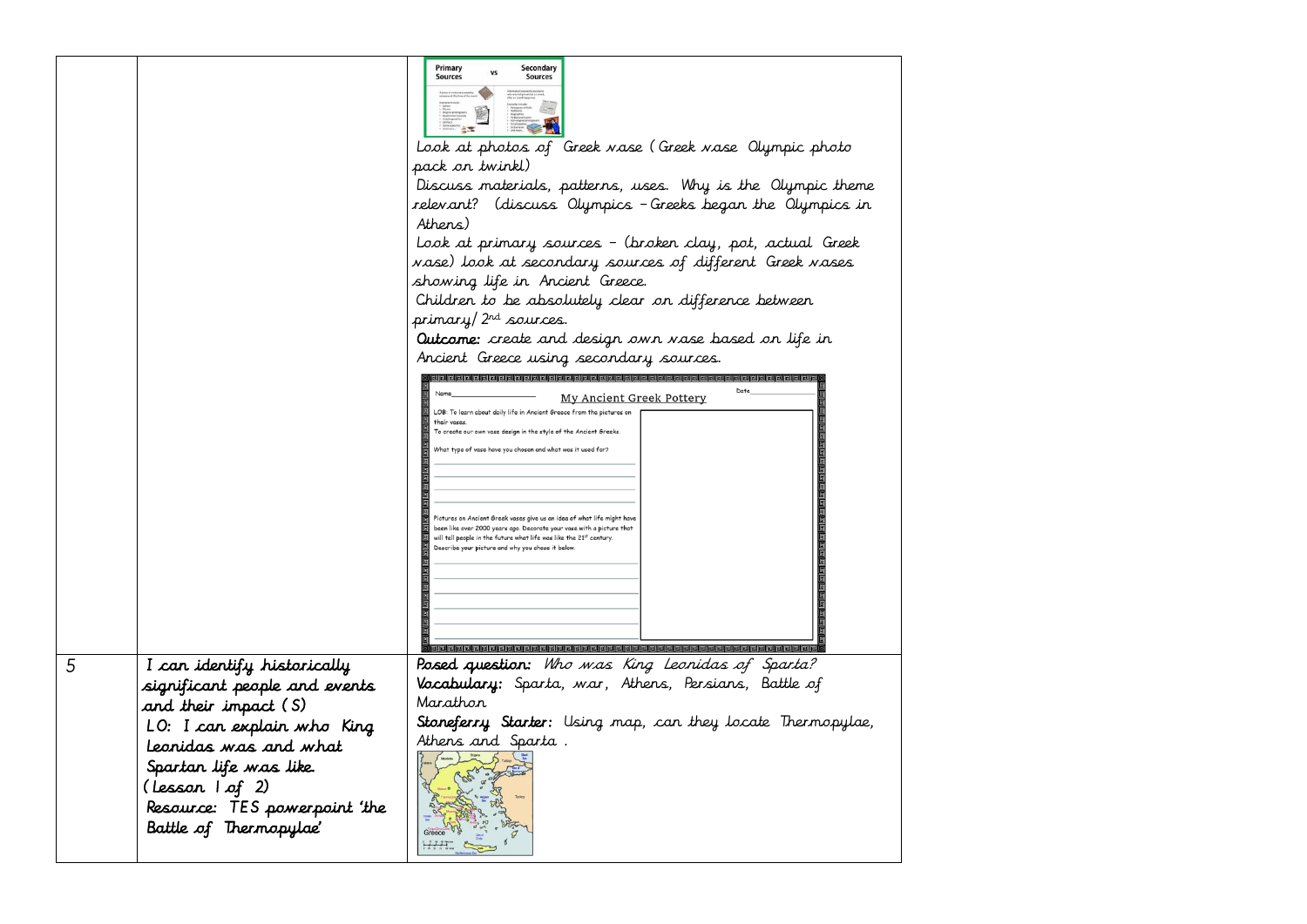| Lessar:<br>Explain that they will be looking at the Battle of Thermopylae<br>which took place in 480 BC. Add to timeline from lesson I if                                |
|--------------------------------------------------------------------------------------------------------------------------------------------------------------------------|
|                                                                                                                                                                          |
|                                                                                                                                                                          |
|                                                                                                                                                                          |
| not on. But in order to understand the battle, we need to<br>understand the "King and his Spartans who fought it.                                                        |
| Who were the Spartans? Explain what life was like in Sparta                                                                                                              |
| This is Sparta: Fierce warriors of the ancient world - Craig                                                                                                             |
| <u>Zimmer – You Tube</u>                                                                                                                                                 |
| Pause after each fact is show on video (Speech and                                                                                                                       |
| language discussion) e.g. why did they leave some new born                                                                                                               |
| babies on a mountain to die? At what age did boys go to                                                                                                                  |
| train? What was different about life for Spartan girls                                                                                                                   |
| compared to women from Athens?                                                                                                                                           |
| King Leonidas was a Spartan soldier – let's see what his life                                                                                                            |
| was like.                                                                                                                                                                |
| Most Hardcore Soldier: Spartan - You Tube                                                                                                                                |
| Compare Spartan life to Athens life. Explain that these 2                                                                                                                |
| cities although very different, did come together to fight the                                                                                                           |
| Persian army in the battle of Thermopylae.                                                                                                                               |
| Outcome: To produce a fact file about life in Sparta,                                                                                                                    |
| including rules, lifestyle, King Leonidas and it was not a                                                                                                               |
| democracy like Athens.                                                                                                                                                   |
|                                                                                                                                                                          |
| Plenary: Watch clip of Spartans meeting the Athenians on                                                                                                                 |
|                                                                                                                                                                          |
| way to defend Greece.                                                                                                                                                    |
| <u> Spartans What is your Profession (HD) - You Tube</u> - play                                                                                                          |
| from 32 seconds into video and explain how "Leonidas was"                                                                                                                |
| strong leader and Spartans were respected and feared across                                                                                                              |
| all of Ancient Greece. Discuss how the Athenians were                                                                                                                    |
| intimidated (what were their jobs?) , as Spartans had trained                                                                                                            |
| as soldiers since being young boys and feared nothing.                                                                                                                   |
| I can identify and give<br><b>Posed question:</b> Why was the last stand of the 300 Spartans                                                                             |
| so important for the future of Ancient Greece?<br>reasons for historical events                                                                                          |
| <b>Vocabulary:</b> Sparta, war, Athens, Persians, Battle of<br>and explain the impact (C&C)                                                                              |
| Marathon, Xerxes, Persia, invasion, defend, betrayal, traitor,<br>LO: I can explain who King                                                                             |
| alliance, unite, dominate.<br>Leonidas was and how he                                                                                                                    |
| <b>Stoneferry Starter:</b> 5 facts about Sparta - true or false?<br>led the Battle of Thermpoylae                                                                        |
| <b>Lesson:</b> Summarise the pre-learning to children.<br>and the impact this had.                                                                                       |
| Show Persia on map. King Xerxes of Persia was incredibly<br>(Lesson 2 of 2)                                                                                              |
| powerful and wanted to dominate the world. He was<br>Resource: TES powerpoint 'the<br>invading countries from Asia and beyond. Countries had a<br>Battle of Thermopylae' |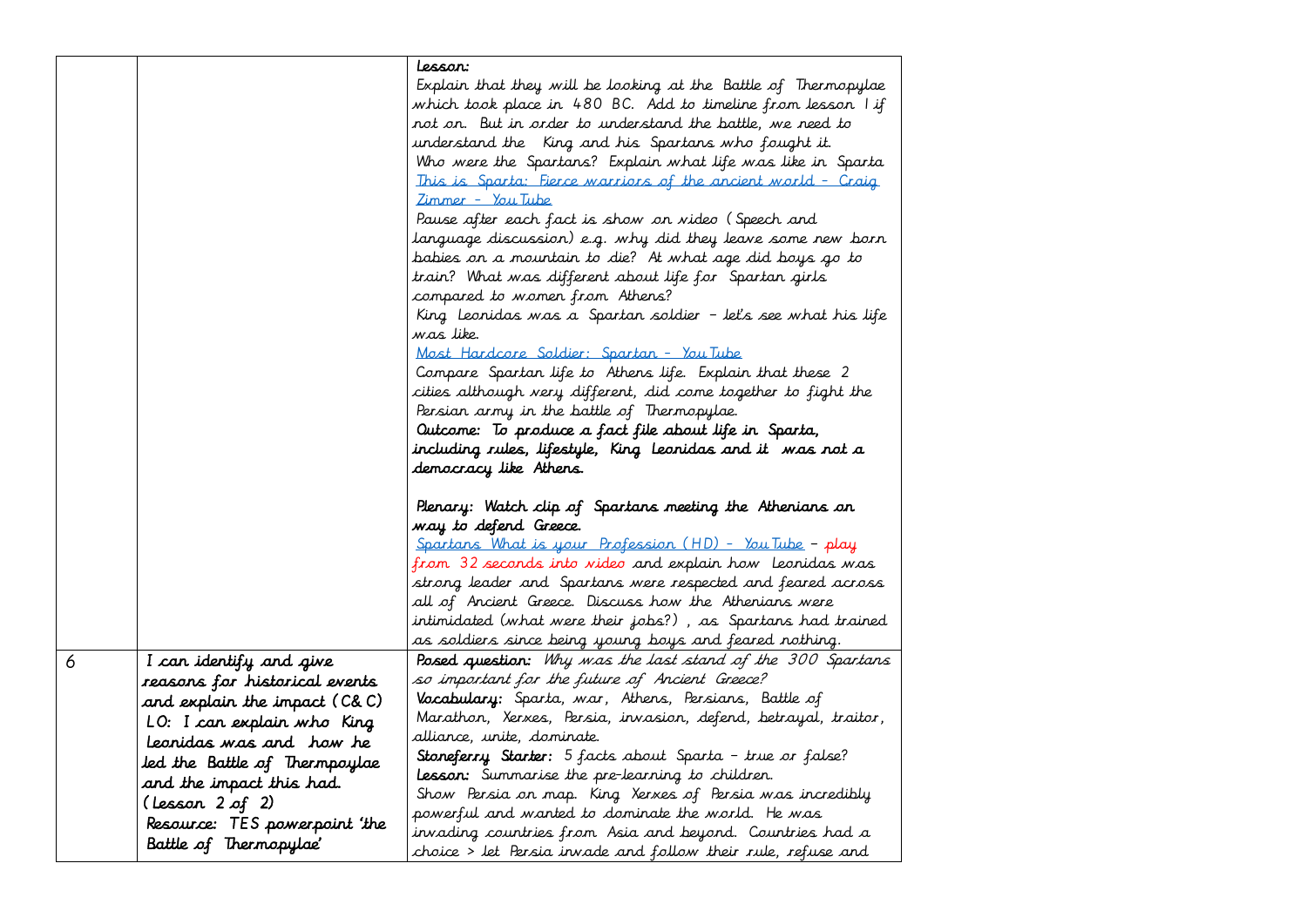| men die/women/elderly+children to be slaves. Sparta told      |
|---------------------------------------------------------------|
| Persian messenger that Sparta mould never give up or          |
| surrender, they were Sparta and loyal to their city which     |
| they would defend to death!                                   |
| King Leonidas decided to take 300 Spartans to defend Greece   |
| at the pass where Persian ships would land. Thout 7000        |
| other citizens from other Greek states followed Leonidas and  |
| the 300.                                                      |
| 3 day battle -use a powerpoint or video some examples         |
| provided Battle of Thermopylae - You Tube                     |
| The Battle of Thermopylae: Last Stand of The Greeks -         |
| Military History Animated. - You Tube.                        |
| The LEGENDARY Battle of Thermopylae - THE 300                 |
| SPARTANS - You Tube                                           |
| Outcome: Produce a timeline of the sequence of events of the  |
| Battle of Thermopylae with a short summary of what            |
| happened at each point.                                       |
| Explain why the 300 Spartan's sacrifice actually inspired the |
| rest of Greece to unite and fight against the Persians and    |
| they defeated the Persians and prevented the invasion.        |
|                                                               |
| Plenary: $S+L$ - mould the sacrifice of the 300 Spartans      |
| inspired you to fight for Greece?                             |
| Optional* Play clip from 1.26 in - do not show before that)   |
| 10,000 spartans leading 30,000 greeks, 3-1 ods                |
| (outnumbering Persians) so Leonidas and Spartans had a        |
| massive impact on defending Greece.                           |
| 300 Ending Scene and Motivational Speech                      |
|                                                               |
| You Tube                                                      |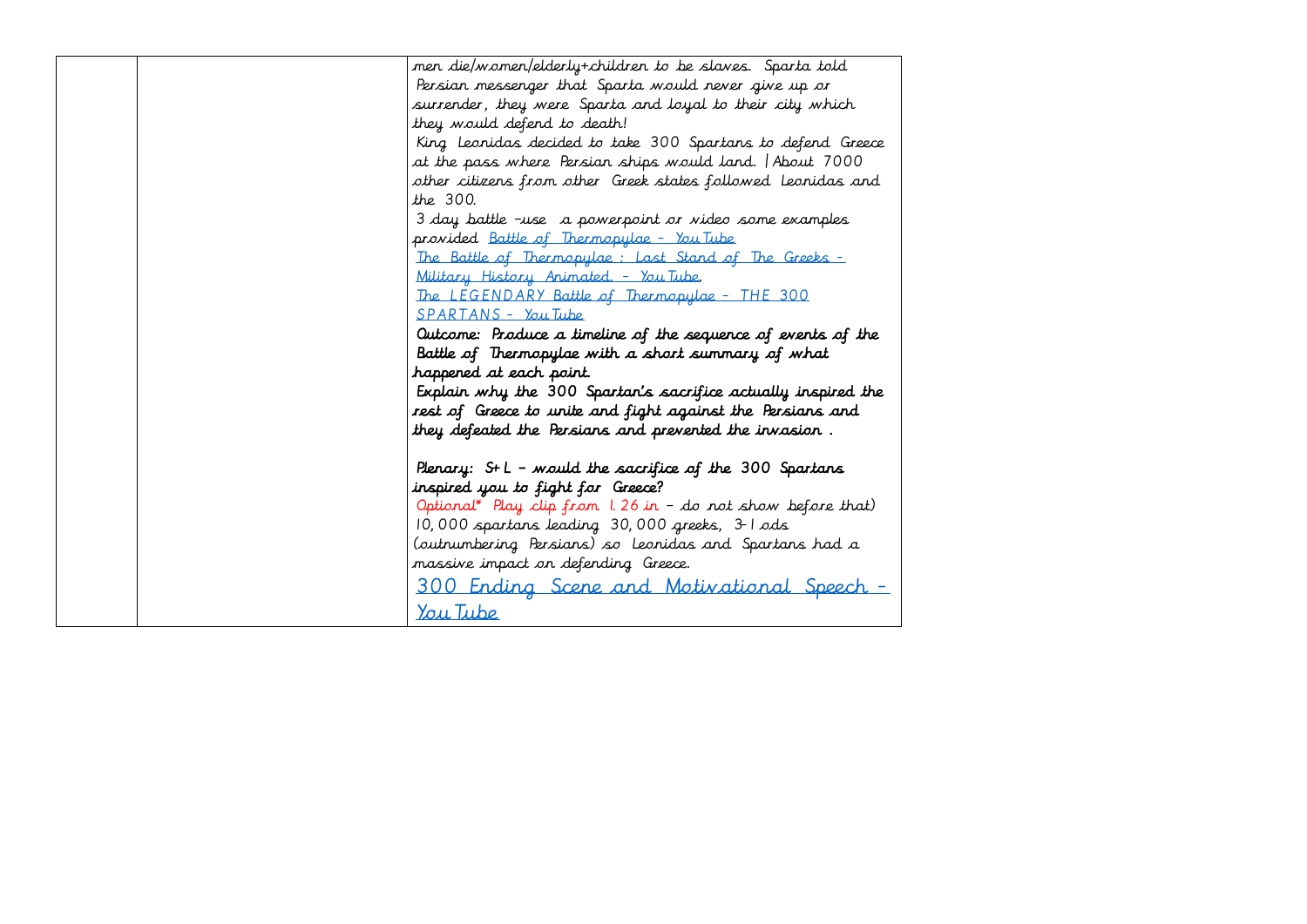#### **National Curriculum**

Changes in an aspect of social history  $-$  Leisure and Entertainment in the 20<sup>th</sup> century



#### **Second Order Concepts**

| Chronology<br>© | Similarity & Difference<br>(S & D)                                                                                                                                                                                                                                                                                                                                                                                                                                                                                               | Cause & Consequence<br>C & C) | Continuity & Change<br>′ CO & C) | Significance<br>(S) | <b>Historical Enquiry</b><br>(HE) |
|-----------------|----------------------------------------------------------------------------------------------------------------------------------------------------------------------------------------------------------------------------------------------------------------------------------------------------------------------------------------------------------------------------------------------------------------------------------------------------------------------------------------------------------------------------------|-------------------------------|----------------------------------|---------------------|-----------------------------------|
|                 |                                                                                                                                                                                                                                                                                                                                                                                                                                                                                                                                  |                               |                                  |                     |                                   |
|                 | can describe and evidence similarities and differences within a time period in relation to society, culture, religion or ethnic<br>diversity (S&D)<br>can identify and give reasons for historical events and explain the impact (C&C)<br>can explain what changed and stayed the same in relation to at least one of the 4 key concepts (CO&C)<br>can identify historically significant people and events and their impact (S)<br>can explore a range of secondary sources and can differentiate between fact and opinion. (HE) |                               |                                  |                     |                                   |
|                 | know the difference between primary and secondary sources. (HE)                                                                                                                                                                                                                                                                                                                                                                                                                                                                  |                               |                                  |                     |                                   |

**I can use research skills to find answers to specific historical questions about our locality. (HE)**

### **ACTIVITIES – WRITTEN ESPECIALLY WILL NEED TO BE TAILORED TO THE ABILITIES OF ALL CHILDREN.**

| Lesson   | <b>Objective</b>                                                                                                                                         | <b>Activity</b>                                                                                                            |
|----------|----------------------------------------------------------------------------------------------------------------------------------------------------------|----------------------------------------------------------------------------------------------------------------------------|
| Prior    | Children will have learnt about life in                                                                                                                  | Recap of Ancient Greece: what was life like back in Ancient Greece? How did people                                         |
| Learning | Ancient Greece, including culture, life                                                                                                                  | live? $(S+L)$                                                                                                              |
| And      | style, homes and living, leisure and                                                                                                                     | Discuss: men, women, democracy, culture e.g. theatre, religion e.g. temples for different                                  |
| lesson 1 | entertainment, Olympics , food. This                                                                                                                     | gods/goddesses, food, Olympics                                                                                             |
|          | information can be used to make                                                                                                                          | Which areas would be classed as Leisure and Entertainment? Then explain what                                               |
|          | comparisons to the 20 <sup>th</sup> Century.                                                                                                             | leisure/entertainment mean.                                                                                                |
|          |                                                                                                                                                          | Sorting activity: put pictures of leisure/entertainment into columns e.g.                                                  |
|          | can describe and evidence similarities and<br>differences within a time period in relation to<br>society, culture, religion or ethnic diversity<br>(S&D) | Include (3 of each): sports, dancing, relaxing, people around dinner tables eating                                         |
|          |                                                                                                                                                          | Ancient Greece/Rome<br>21 <sup>st</sup> Century - 2022<br>20 <sup>th</sup> Century (explain this<br>means years 1900-2000, |
|          |                                                                                                                                                          | may be misconceptions                                                                                                      |
|          |                                                                                                                                                          | to address)                                                                                                                |
|          |                                                                                                                                                          |                                                                                                                            |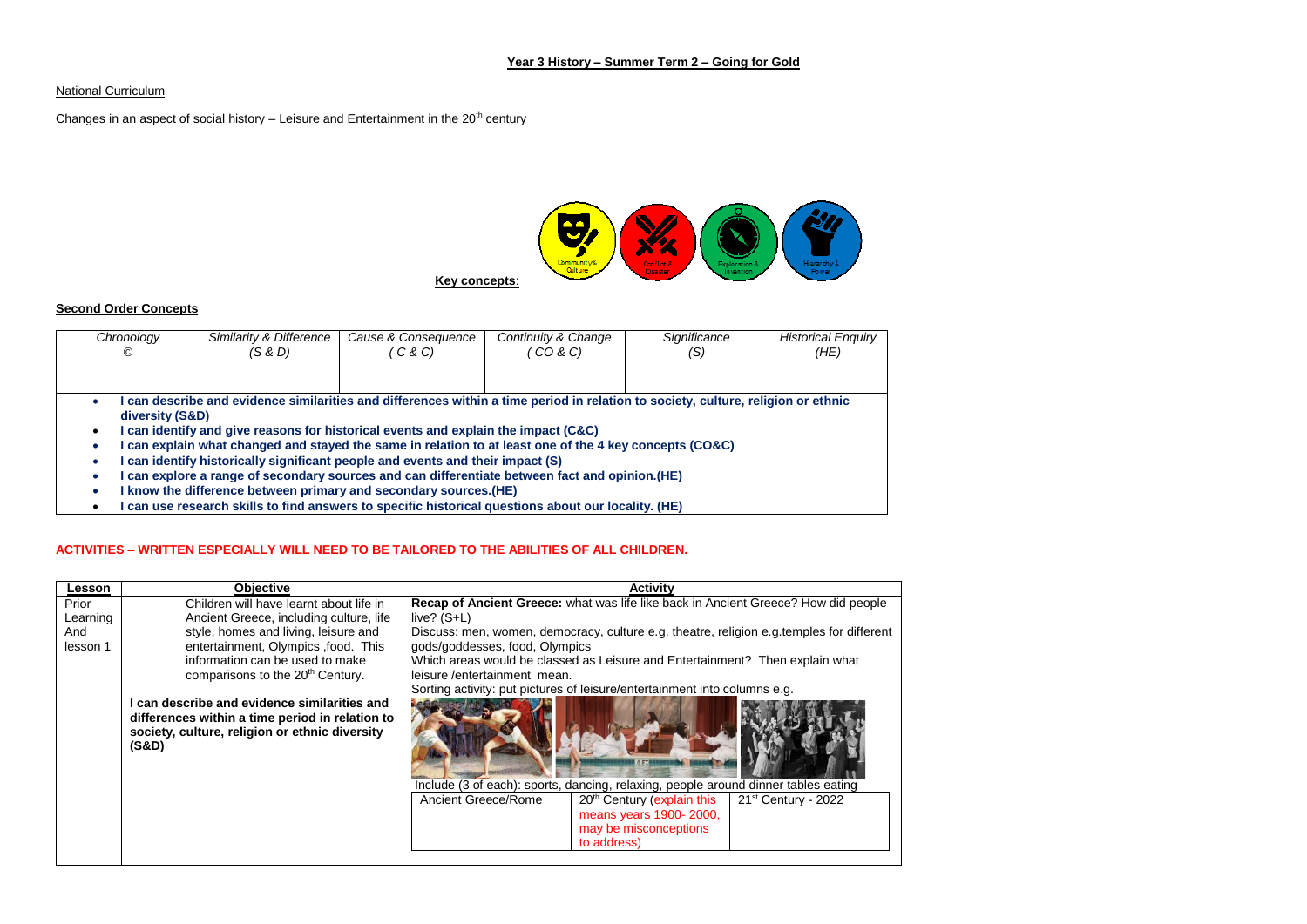|    |                                                                                            | and relax.                                                                                                                                                  | Discuss what's similar and different, make links to previous units orally e.g.<br>We still have the Olympics today but the differences are<br>The Romans brought the baths to Britain and today we go to spas/baths to socialise |                  |                |      |                  |
|----|--------------------------------------------------------------------------------------------|-------------------------------------------------------------------------------------------------------------------------------------------------------------|----------------------------------------------------------------------------------------------------------------------------------------------------------------------------------------------------------------------------------|------------------|----------------|------|------------------|
| 2  | I know the difference between primary and                                                  |                                                                                                                                                             | Posed question: What's the difference between a primary source and a secondary                                                                                                                                                   |                  |                |      |                  |
|    | secondary sources.(HE)                                                                     | source?                                                                                                                                                     |                                                                                                                                                                                                                                  |                  |                |      |                  |
|    | I can explore a range of secondary sources                                                 |                                                                                                                                                             | Vocabulary: primary, secondary, fact, opinion,                                                                                                                                                                                   |                  |                |      |                  |
|    | and can differentiate between fact and                                                     |                                                                                                                                                             | Stoneferry Starter: Show Amy Johnson death mentioned in Newspaper article (you                                                                                                                                                   |                  |                |      |                  |
|    | opinion.(HE)                                                                               |                                                                                                                                                             | can make bigger) is this a primary or secondary source? Why? Then show Ancient                                                                                                                                                   |                  |                |      |                  |
|    |                                                                                            |                                                                                                                                                             | Greece text book - ) is this a primary or secondary source? Why? Then show<br><b>ANCIENT</b>                                                                                                                                     |                  |                |      |                  |
|    |                                                                                            | Ē3                                                                                                                                                          | <b>GREECE</b>                                                                                                                                                                                                                    |                  |                |      |                  |
|    |                                                                                            |                                                                                                                                                             | RESOURCES NEEDED FOR THIS LESSON – PRIMARY/SECONDARY                                                                                                                                                                             |                  |                |      |                  |
|    |                                                                                            |                                                                                                                                                             | Lesson: children to look at different leisure and entertainment sources from the 20 <sup>th</sup>                                                                                                                                |                  |                |      |                  |
|    |                                                                                            |                                                                                                                                                             | century and sort them into a table examples: try and get images for local area.                                                                                                                                                  |                  |                |      |                  |
|    |                                                                                            |                                                                                                                                                             | Primary examples > Old fashioned cinema ticket, photographs of social dancing,                                                                                                                                                   |                  |                |      |                  |
|    |                                                                                            |                                                                                                                                                             | games, TV, radio, newspaper articles e.g. opening cinema, bathing at seaside, leaflets                                                                                                                                           |                  |                |      |                  |
|    |                                                                                            | for theme park,                                                                                                                                             | Secondary: history book, biography, websites, statistics                                                                                                                                                                         |                  |                |      |                  |
|    |                                                                                            |                                                                                                                                                             | Outcome: Children to sort the sources into primary and secondary sources in a table.                                                                                                                                             |                  |                |      |                  |
|    |                                                                                            |                                                                                                                                                             | Write 2 short definitions of primary/secondary resources. Refer to support sheet                                                                                                                                                 |                  |                |      |                  |
|    |                                                                                            |                                                                                                                                                             | already in books. Explain difference between fact/opinion. Discuss with both sources                                                                                                                                             |                  |                |      |                  |
|    |                                                                                            |                                                                                                                                                             | you can have facts/opinions as historians.                                                                                                                                                                                       |                  |                |      |                  |
|    |                                                                                            |                                                                                                                                                             | <b>Plenary:</b> which source is more useful to find out about things that happened in your                                                                                                                                       |                  |                |      |                  |
|    |                                                                                            |                                                                                                                                                             | local area, primary or secondary, why?                                                                                                                                                                                           |                  |                |      |                  |
| 3. | I can explain what changed and stayed the<br>same in relation to at least one of the 4 key | Posed question: What has changed and stayed the same when going to the seaside<br>in the 20 <sup>th</sup> century compared to the 21 <sup>st</sup> century? |                                                                                                                                                                                                                                  |                  |                |      |                  |
|    | concepts (CO&C)                                                                            |                                                                                                                                                             | Vocabulary: seaside, tourism, tourists, leisure, social, entertain                                                                                                                                                               |                  |                |      |                  |
|    |                                                                                            |                                                                                                                                                             | <b>Stoneferry Starter:</b> show photo of Scarborough beach in $20th$ century – what is the                                                                                                                                       |                  |                |      |                  |
|    |                                                                                            |                                                                                                                                                             | same? what is different? (compared to now when you go to seaside)                                                                                                                                                                |                  |                |      |                  |
|    |                                                                                            |                                                                                                                                                             | Lesson: Look at a slide show of different images of Scarborough beach/leisure                                                                                                                                                    |                  |                |      |                  |
|    |                                                                                            | activities in Scarborough during 20 <sup>th</sup> century and now (then/now photos side by side)                                                            |                                                                                                                                                                                                                                  |                  |                |      |                  |
|    |                                                                                            | (plenty of images to snip off google) for each picture, children to discuss what is the<br>same, and what is different                                      |                                                                                                                                                                                                                                  |                  |                |      |                  |
|    |                                                                                            |                                                                                                                                                             | <b>Outcome:</b> produce a table showing what has changed and stayed the same since $20th$                                                                                                                                        |                  |                |      |                  |
|    |                                                                                            |                                                                                                                                                             | century. Include title.                                                                                                                                                                                                          |                  |                |      |                  |
|    |                                                                                            | <b>SEASIDE</b>                                                                                                                                              |                                                                                                                                                                                                                                  | 20 <sup>TH</sup> | $21^{ST}$      | SAME | <b>DIFFERENT</b> |
|    |                                                                                            |                                                                                                                                                             |                                                                                                                                                                                                                                  | <b>CENTURY</b>   | <b>CENTURY</b> |      |                  |
|    |                                                                                            | 1.                                                                                                                                                          | <b>CLOTHES</b>                                                                                                                                                                                                                   |                  |                |      |                  |
|    |                                                                                            |                                                                                                                                                             |                                                                                                                                                                                                                                  |                  |                |      |                  |
|    |                                                                                            | 2.                                                                                                                                                          | <b>ENTERTAINMENT</b>                                                                                                                                                                                                             |                  |                |      |                  |
|    |                                                                                            | 3.<br>4.                                                                                                                                                    | <b>FOOD</b><br><b>SWIMMING AREA</b>                                                                                                                                                                                              |                  |                |      |                  |
|    |                                                                                            |                                                                                                                                                             | (pool)                                                                                                                                                                                                                           |                  |                |      |                  |
|    |                                                                                            | 5.                                                                                                                                                          | <b>BEACH</b>                                                                                                                                                                                                                     |                  |                |      |                  |
|    |                                                                                            |                                                                                                                                                             |                                                                                                                                                                                                                                  |                  |                |      |                  |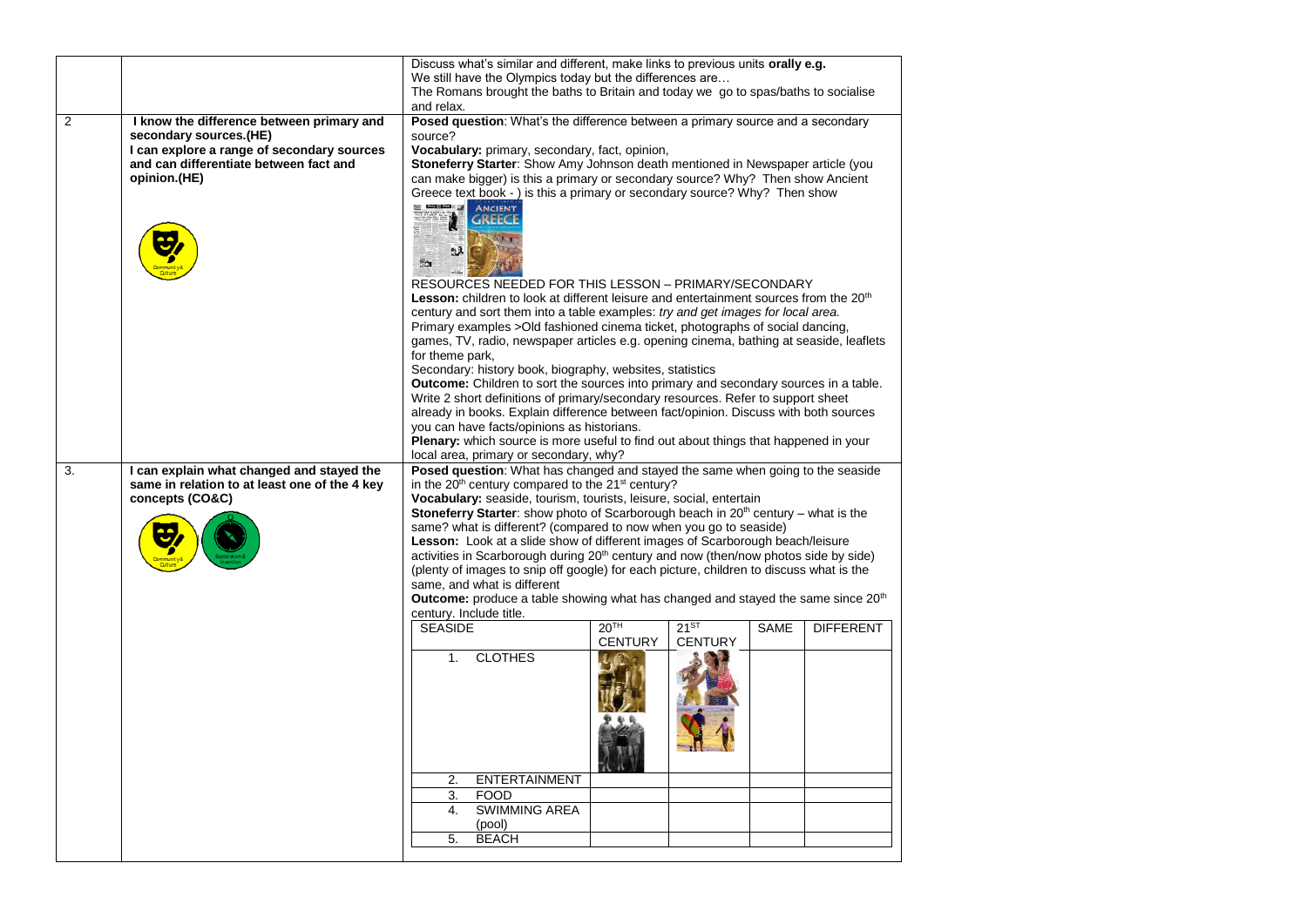| 4. | I can use research skills to find answers to<br>specific historical questions about our<br>locality. (HE)                                                                                                                                                                                                                                                                                                                                                                                                                               | Posed question: What was going to the cinema like in Hull during the 20 <sup>th</sup> century?<br>Vocabulary: theatre, cinema, pictures, ushers, matinee, intervals<br><b>Stoneferry Starter:</b> $S + L - w$ hat is it like when you go to the cinema now? Children<br>share their answers and scribe onto flipchart with 2022 Leisure and Entertainment (a<br>reference point for later in lesson) e.g. 3d, 2d, 4d, showings, online booking, trailers,<br>food/entertainment such as bowling, arcades in some cinemas.<br>Lesson: Using Ipads/laptops - children to research and find out information about<br>going to cinema in the 20 <sup>th</sup> century in Hull.<br>Show images of the Cecil, ABC, Odeon cinemas in Hull, what can they find out about<br>cinema?<br><b>Outcome:</b> Then research and answer following questions (differentiate number of<br>questions to suit ability levels e.g. only 1-3 for wts).<br>Oldest cinema in Hull?<br>1.<br>2.<br>How cinemas have there been in Hull?<br>3.<br>How much did it cost to go to cinema in 1950?<br>4. How was it organised to see a film? (e.g. queue up, show times)<br>5.<br>What was food like?<br>6.<br>Why did films have intervals?<br>What did a cinema look like in Hull? (interior and exterior) (20 <sup>th</sup> century)<br>7.<br><b>Plenary: S+L</b> do you think cinemas have improved since the $20th$ century? How? Why? |
|----|-----------------------------------------------------------------------------------------------------------------------------------------------------------------------------------------------------------------------------------------------------------------------------------------------------------------------------------------------------------------------------------------------------------------------------------------------------------------------------------------------------------------------------------------|----------------------------------------------------------------------------------------------------------------------------------------------------------------------------------------------------------------------------------------------------------------------------------------------------------------------------------------------------------------------------------------------------------------------------------------------------------------------------------------------------------------------------------------------------------------------------------------------------------------------------------------------------------------------------------------------------------------------------------------------------------------------------------------------------------------------------------------------------------------------------------------------------------------------------------------------------------------------------------------------------------------------------------------------------------------------------------------------------------------------------------------------------------------------------------------------------------------------------------------------------------------------------------------------------------------------------------------------------------------------------------------------------------------|
|    |                                                                                                                                                                                                                                                                                                                                                                                                                                                                                                                                         | Is there anything from 20 <sup>th</sup> century you'd like to see return to cinema?                                                                                                                                                                                                                                                                                                                                                                                                                                                                                                                                                                                                                                                                                                                                                                                                                                                                                                                                                                                                                                                                                                                                                                                                                                                                                                                            |
| 5. | I can identify and give reasons for historical<br>events and explain the impact (C&C)colour<br><b>TV</b><br>12th January 1950<br>This date marked a<br>momentous day as the public<br>were introduced to colour<br>television for the first time.<br>This was demonstrated in the<br>Walker building, Washington<br>across 8 television sets, all<br>playing a short program in<br>unison. It was met with a<br>somewhat lukewarm reception<br>by the public, who still largely<br>continued to watch television<br>in black and white. | Posed question: How did the introduction of colour TV change entertainment and<br>leisure?<br>Vocabulary: television, broadcast, programme, black+white,<br><b>Stoneferry Starter: Show&gt;</b><br>Dorothy entering Technicolor - YouTube<br>Explain going to cinema > before 1937, there were black and white movies, then<br>technicolour. First colour film waswizard of Oz in 1937. Explain a lot of films were<br>still shot in black and white as well, films suddenly didn't show in colour after 1937.<br>Can children think of 3 different things that would be better in colour on TV than black<br>and white? E.g. sports match, Royal event/wedding<br>Lesson: Research date 12.1.1950 when colour TV was first shown. See info<.<br>S+L: What might be a factor that might have slowed down the sales of colour TV<br>increasing? (cost, preferences, availability) e.g. 1966 world cup final was broadcast in<br>b+w.<br>Outcome: Was the invention of colour TV good or bad?<br>Children to split into two groups: good/ bad and write points on flip chart paper<br>altogether.<br>Teacher take a picture of their good/points after sharing then Seesaw or print to stick in<br>History books.                                                                                                                                                                                                |
|    |                                                                                                                                                                                                                                                                                                                                                                                                                                                                                                                                         | <b>Plenary:</b> S+L would you prefer to watch a movie/ty in colour and B+w? Why?                                                                                                                                                                                                                                                                                                                                                                                                                                                                                                                                                                                                                                                                                                                                                                                                                                                                                                                                                                                                                                                                                                                                                                                                                                                                                                                               |
| 6. | I can identify historically significant people and<br>events and their impact (S)                                                                                                                                                                                                                                                                                                                                                                                                                                                       | Posed question: What was the impact of the Beatles?<br>Vocabulary: perform, musicians, global, famous, mania<br><b>Stoneferry Starter: Show Beatle mania</b><br>The Beatles - Beatlemania! (London 1964) - YouTube                                                                                                                                                                                                                                                                                                                                                                                                                                                                                                                                                                                                                                                                                                                                                                                                                                                                                                                                                                                                                                                                                                                                                                                             |